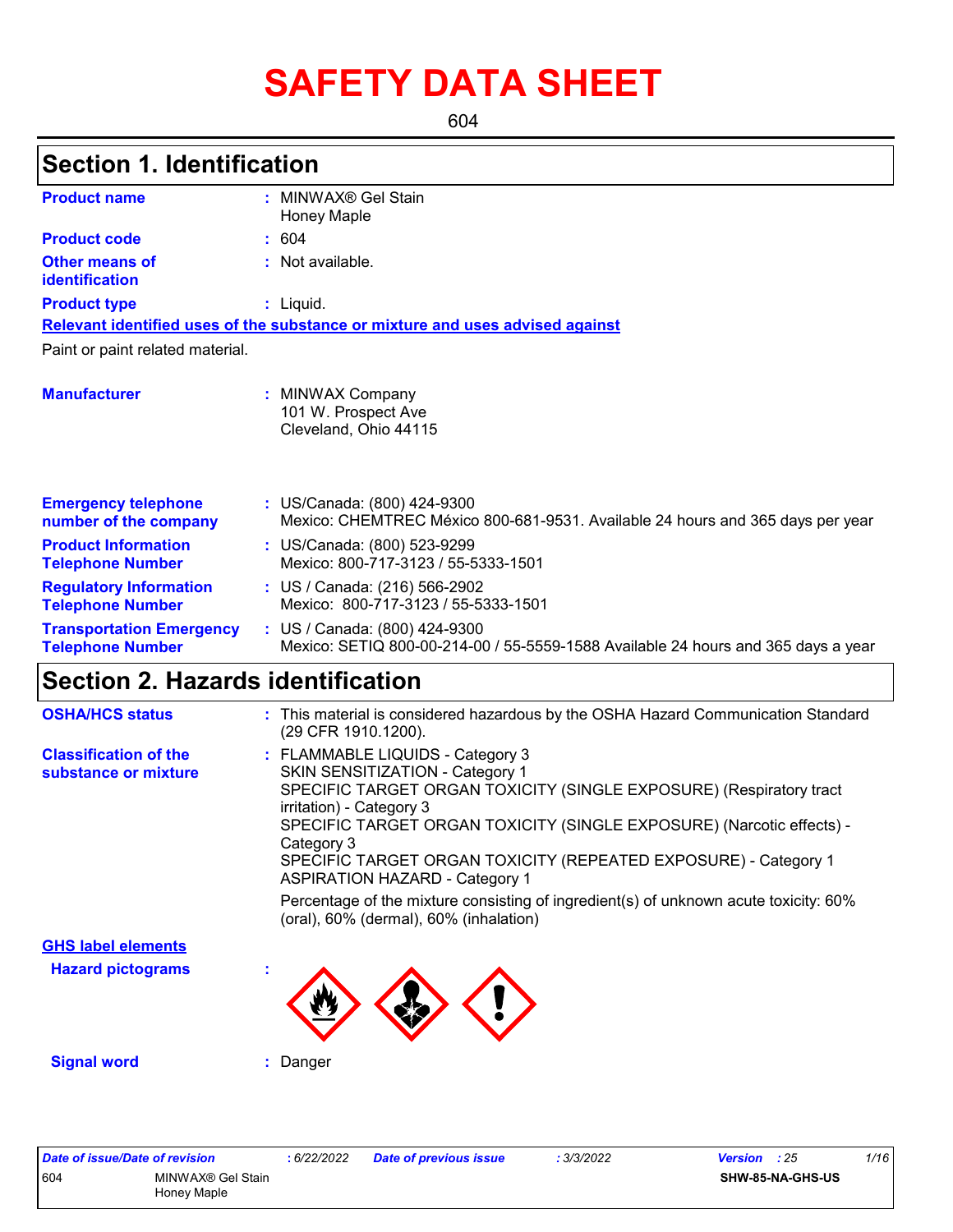### **Section 2. Hazards identification**

| <b>Hazard statements</b>                   | : Flammable liquid and vapor.<br>May be fatal if swallowed and enters airways.<br>May cause an allergic skin reaction.<br>May cause respiratory irritation.<br>May cause drowsiness or dizziness.<br>Causes damage to organs through prolonged or repeated exposure.                                                                                                                                                                                                                                                                                           |
|--------------------------------------------|----------------------------------------------------------------------------------------------------------------------------------------------------------------------------------------------------------------------------------------------------------------------------------------------------------------------------------------------------------------------------------------------------------------------------------------------------------------------------------------------------------------------------------------------------------------|
| <b>Precautionary statements</b>            |                                                                                                                                                                                                                                                                                                                                                                                                                                                                                                                                                                |
| <b>General</b>                             | : Read label before use. Keep out of reach of children. If medical advice is needed,<br>have product container or label at hand.                                                                                                                                                                                                                                                                                                                                                                                                                               |
| <b>Prevention</b>                          | : Wear protective gloves, protective clothing and eye or face protection. Keep away from<br>heat, hot surfaces, sparks, open flames and other ignition sources. No smoking. Use<br>explosion-proof electrical, ventilating or lighting equipment. Use non-sparking tools.<br>Take action to prevent static discharges. Use only outdoors or in a well-ventilated area.<br>Do not breathe vapor. Do not eat, drink or smoke when using this product. Wash<br>thoroughly after handling. Contaminated work clothing must not be allowed out of the<br>workplace. |
| <b>Response</b>                            | : IF INHALED: Remove person to fresh air and keep comfortable for breathing. Call a<br>POISON CENTER or doctor if you feel unwell. IF SWALLOWED: Immediately call a<br>POISON CENTER or doctor. Do NOT induce vomiting. IF ON SKIN (or hair): Take off<br>immediately all contaminated clothing. Rinse skin with water. Wash contaminated<br>clothing before reuse. IF ON SKIN: Wash with plenty of water. If skin irritation or rash<br>occurs: Get medical advice or attention.                                                                              |
| <b>Storage</b>                             | : Store locked up. Store in a well-ventilated place. Keep container tightly closed. Keep<br>cool.                                                                                                                                                                                                                                                                                                                                                                                                                                                              |
| <b>Disposal</b>                            | : Dispose of contents and container in accordance with all local, regional, national and<br>international regulations.                                                                                                                                                                                                                                                                                                                                                                                                                                         |
| <b>Supplemental label</b><br>elements      | DELAYED EFFECTS FROM LONG TERM OVEREXPOSURE. Contains solvents which<br>can cause permanent brain and nervous system damage. Intentional misuse by<br>deliberately concentrating and inhaling the contents can be harmful or fatal. WARNING:<br>This product contains chemicals known to the State of California to cause cancer and<br>birth defects or other reproductive harm.                                                                                                                                                                              |
|                                            | Please refer to the SDS for additional information. Keep out of reach of children. Do not<br>transfer contents to other containers for storage.                                                                                                                                                                                                                                                                                                                                                                                                                |
| <b>Hazards not otherwise</b><br>classified | : DANGER: Rags, steel wool, other waste soaked with this product, and sanding residue<br>may spontaneously catch fire if improperly discarded. Immediately place rags, steel<br>wool, other waste soaked with this product, and sanding residue in a sealed, water-filled,<br>metal container. Dispose of in accordance with local fire regulations.                                                                                                                                                                                                           |

## **Section 3. Composition/information on ingredients**

| Substance/mixture     | : Mixture        |
|-----------------------|------------------|
| <b>Other means of</b> | : Not available. |
| <i>identification</i> |                  |

#### **CAS number/other identifiers**

| <b>Ingredient name</b>               | % by weight | <b>CAS number</b> |
|--------------------------------------|-------------|-------------------|
| Med. Aliphatic Hydrocarbon Solvent   | I≥25 - ≤50  | 64742-88-7        |
| Light Aliphatic Hydrocarbon          | I≥25 - ≤50  | 64742-47-8        |
| Fumed Amorphous Silica               | l≤5         | 112945-52-5       |
| Heavy Naphthenic Petroleum Oil       | l≤3         | 64742-52-5        |
| Xylene, mixed isomers                | $\leq 0.3$  | 1330-20-7         |
| Hydrotreated Heavy Petroleum Naphtha | $\leq$ 0.3  | 64742-48-9        |
| Mineral Spirits (Odorless)           | $\leq$ 0.3  | 64742-47-8        |
| Methyl Ethyl Ketoxime                | l≤0.3       | 96-29-7           |

Any concentration shown as a range is to protect confidentiality or is due to batch variation.

| Date of issue/Date of revision |                                  | : 6/22/2022 | Date of previous issue | : 3/3/2022 | <b>Version</b> : 25 |                         | 2/16 |
|--------------------------------|----------------------------------|-------------|------------------------|------------|---------------------|-------------------------|------|
| 604                            | MINWAX® Gel Stain<br>Honey Maple |             |                        |            |                     | <b>SHW-85-NA-GHS-US</b> |      |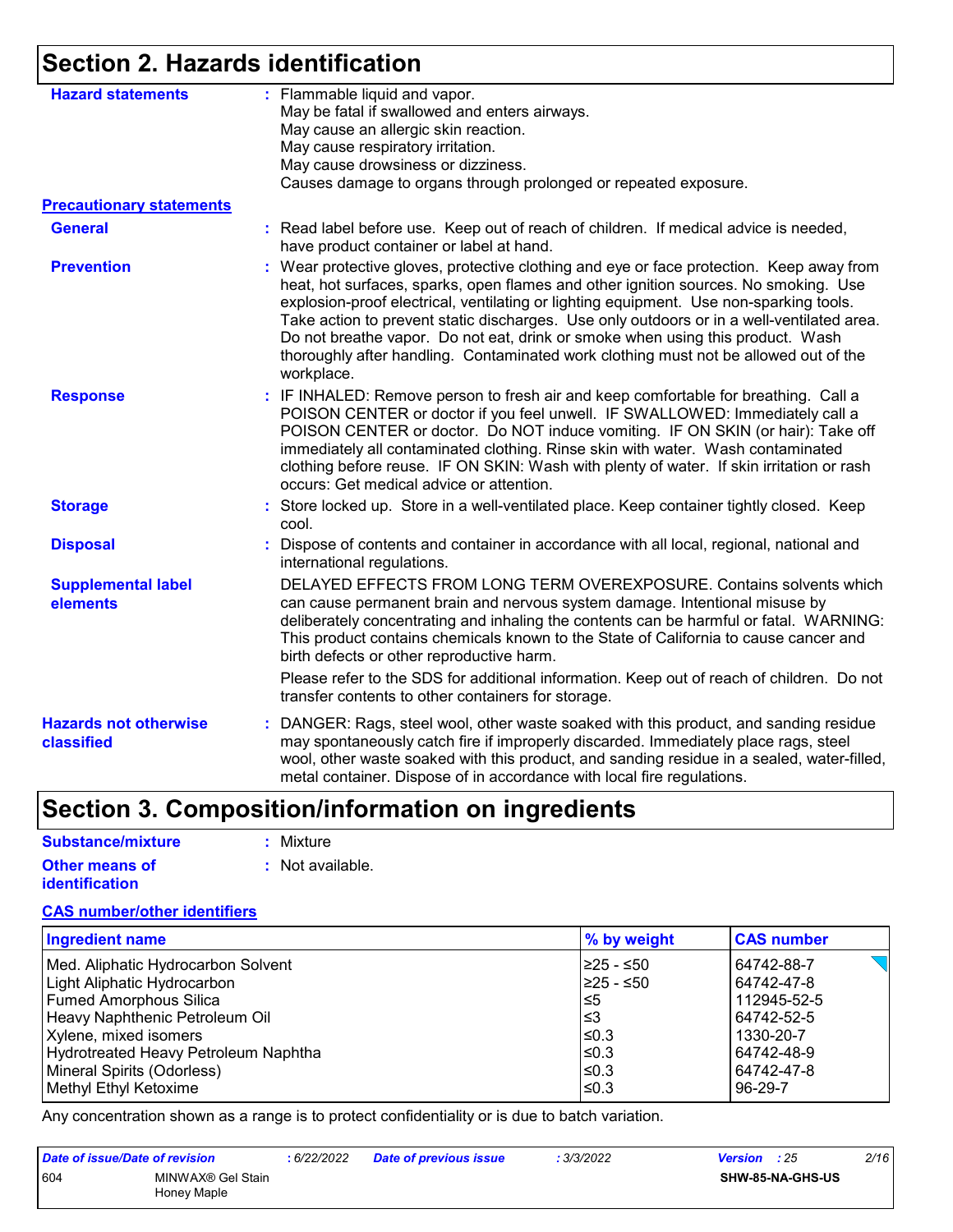### **Section 3. Composition/information on ingredients**

**There are no additional ingredients present which, within the current knowledge of the supplier and in the concentrations applicable, are classified and hence require reporting in this section.**

**Occupational exposure limits, if available, are listed in Section 8.**

### **Section 4. First aid measures**

| <b>Description of necessary first aid measures</b> |
|----------------------------------------------------|
|----------------------------------------------------|

| Eye contact         | : Immediately flush eyes with plenty of water, occasionally lifting the upper and lower<br>eyelids. Check for and remove any contact lenses. Continue to rinse for at least 10<br>minutes. Get medical attention following exposure or if feeling unwell.                                                                                                                                                                                                                                                                                                                                                                                                                                                                                               |
|---------------------|---------------------------------------------------------------------------------------------------------------------------------------------------------------------------------------------------------------------------------------------------------------------------------------------------------------------------------------------------------------------------------------------------------------------------------------------------------------------------------------------------------------------------------------------------------------------------------------------------------------------------------------------------------------------------------------------------------------------------------------------------------|
| <b>Inhalation</b>   | : Remove victim to fresh air and keep at rest in a position comfortable for breathing. If it<br>is suspected that fumes are still present, the rescuer should wear an appropriate mask<br>or self-contained breathing apparatus. If not breathing, if breathing is irregular or if<br>respiratory arrest occurs, provide artificial respiration or oxygen by trained personnel. It<br>may be dangerous to the person providing aid to give mouth-to-mouth resuscitation.<br>Get medical attention. If necessary, call a poison center or physician. If unconscious,<br>place in recovery position and get medical attention immediately. Maintain an open<br>airway. Loosen tight clothing such as a collar, tie, belt or waistband.                    |
| <b>Skin contact</b> | : Wash with plenty of soap and water. Remove contaminated clothing and shoes. Wash<br>contaminated clothing thoroughly with water before removing it, or wear gloves.<br>Continue to rinse for at least 10 minutes. Get medical attention. In the event of any<br>complaints or symptoms, avoid further exposure. Wash clothing before reuse. Clean<br>shoes thoroughly before reuse.                                                                                                                                                                                                                                                                                                                                                                   |
| <b>Ingestion</b>    | : Get medical attention immediately. Call a poison center or physician. Wash out mouth<br>with water. Remove dentures if any. If material has been swallowed and the exposed<br>person is conscious, give small quantities of water to drink. Stop if the exposed person<br>feels sick as vomiting may be dangerous. Aspiration hazard if swallowed. Can enter<br>lungs and cause damage. Do not induce vomiting. If vomiting occurs, the head should<br>be kept low so that vomit does not enter the lungs. Never give anything by mouth to an<br>unconscious person. If unconscious, place in recovery position and get medical<br>attention immediately. Maintain an open airway. Loosen tight clothing such as a collar,<br>tie, belt or waistband. |

|                                       | <b>Most important symptoms/effects, acute and delayed</b> |                                                                                                                                          |                                                                                                                              |            |              |                  |      |
|---------------------------------------|-----------------------------------------------------------|------------------------------------------------------------------------------------------------------------------------------------------|------------------------------------------------------------------------------------------------------------------------------|------------|--------------|------------------|------|
|                                       | <b>Potential acute health effects</b>                     |                                                                                                                                          |                                                                                                                              |            |              |                  |      |
| Eye contact                           |                                                           |                                                                                                                                          | : No known significant effects or critical hazards.                                                                          |            |              |                  |      |
| <b>Inhalation</b>                     |                                                           |                                                                                                                                          | : Can cause central nervous system (CNS) depression. May cause drowsiness or<br>dizziness. May cause respiratory irritation. |            |              |                  |      |
| <b>Skin contact</b>                   |                                                           |                                                                                                                                          | : May cause an allergic skin reaction.                                                                                       |            |              |                  |      |
| <b>Ingestion</b>                      |                                                           | enters airways.                                                                                                                          | : Can cause central nervous system (CNS) depression. May be fatal if swallowed and                                           |            |              |                  |      |
|                                       | <b>Over-exposure signs/symptoms</b>                       |                                                                                                                                          |                                                                                                                              |            |              |                  |      |
| <b>Eye contact</b>                    |                                                           | : No specific data.                                                                                                                      |                                                                                                                              |            |              |                  |      |
| <b>Inhalation</b>                     |                                                           | respiratory tract irritation<br>coughing<br>nausea or vomiting<br>headache<br>drowsiness/fatigue<br>dizziness/vertigo<br>unconsciousness | : Adverse symptoms may include the following:                                                                                |            |              |                  |      |
| <b>Skin contact</b>                   |                                                           | irritation<br>redness                                                                                                                    | : Adverse symptoms may include the following:                                                                                |            |              |                  |      |
| <b>Date of issue/Date of revision</b> |                                                           | : 6/22/2022                                                                                                                              | <b>Date of previous issue</b>                                                                                                | : 3/3/2022 | Version : 25 |                  | 3/16 |
| 604                                   | MINWAX® Gel Stain<br><b>Honey Maple</b>                   |                                                                                                                                          |                                                                                                                              |            |              | SHW-85-NA-GHS-US |      |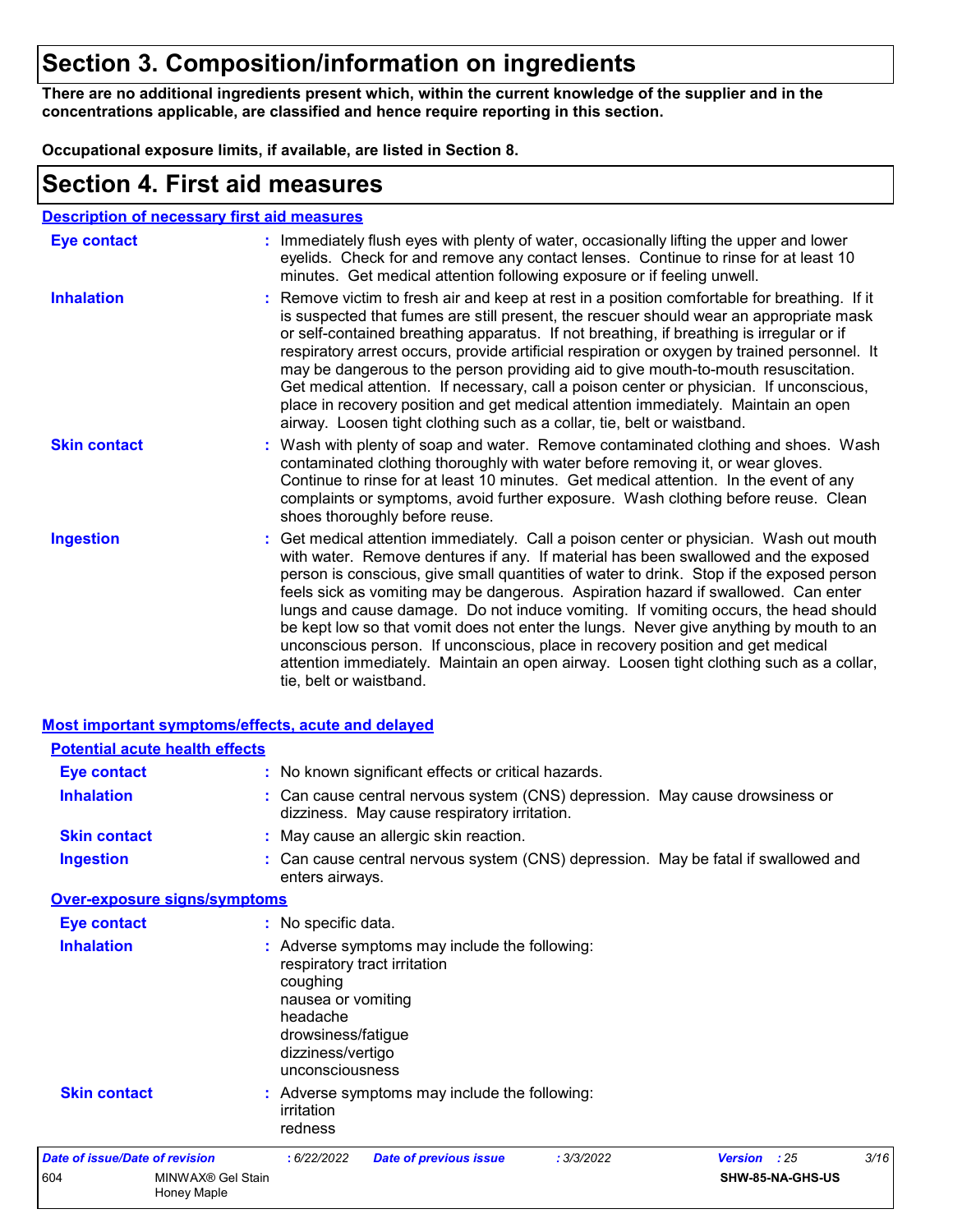# **Section 4. First aid measures**

| <b>Ingestion</b>                  | : Adverse symptoms may include the following:<br>nausea or vomiting                                                                                                                                                                                                                                                                                                                                             |
|-----------------------------------|-----------------------------------------------------------------------------------------------------------------------------------------------------------------------------------------------------------------------------------------------------------------------------------------------------------------------------------------------------------------------------------------------------------------|
|                                   | Indication of immediate medical attention and special treatment needed, if necessary                                                                                                                                                                                                                                                                                                                            |
| <b>Notes to physician</b>         | : Treat symptomatically. Contact poison treatment specialist immediately if large<br>quantities have been ingested or inhaled.                                                                                                                                                                                                                                                                                  |
| <b>Specific treatments</b>        | : No specific treatment.                                                                                                                                                                                                                                                                                                                                                                                        |
| <b>Protection of first-aiders</b> | : No action shall be taken involving any personal risk or without suitable training. If it is<br>suspected that fumes are still present, the rescuer should wear an appropriate mask or<br>self-contained breathing apparatus. It may be dangerous to the person providing aid to<br>give mouth-to-mouth resuscitation. Wash contaminated clothing thoroughly with water<br>before removing it, or wear gloves. |

**See toxicological information (Section 11)**

### **Section 5. Fire-fighting measures**

| <b>Extinguishing media</b>                               |                                                                                                                                                                                                                                                                                                                                                                                                                          |
|----------------------------------------------------------|--------------------------------------------------------------------------------------------------------------------------------------------------------------------------------------------------------------------------------------------------------------------------------------------------------------------------------------------------------------------------------------------------------------------------|
| <b>Suitable extinguishing</b><br>media                   | : Use dry chemical, $CO2$ , water spray (fog) or foam.                                                                                                                                                                                                                                                                                                                                                                   |
| <b>Unsuitable extinguishing</b><br>media                 | : Do not use water jet.                                                                                                                                                                                                                                                                                                                                                                                                  |
| <b>Specific hazards arising</b><br>from the chemical     | : Flammable liquid and vapor. Runoff to sewer may create fire or explosion hazard. In a<br>fire or if heated, a pressure increase will occur and the container may burst, with the risk<br>of a subsequent explosion. The vapor/gas is heavier than air and will spread along the<br>ground. Vapors may accumulate in low or confined areas or travel a considerable<br>distance to a source of ignition and flash back. |
| <b>Hazardous thermal</b><br>decomposition products       | : Decomposition products may include the following materials:<br>carbon dioxide<br>carbon monoxide<br>metal oxide/oxides                                                                                                                                                                                                                                                                                                 |
| <b>Special protective actions</b><br>for fire-fighters   | : Promptly isolate the scene by removing all persons from the vicinity of the incident if<br>there is a fire. No action shall be taken involving any personal risk or without suitable<br>training. Move containers from fire area if this can be done without risk. Use water<br>spray to keep fire-exposed containers cool.                                                                                            |
| <b>Special protective</b><br>equipment for fire-fighters | : Fire-fighters should wear appropriate protective equipment and self-contained breathing<br>apparatus (SCBA) with a full face-piece operated in positive pressure mode.                                                                                                                                                                                                                                                 |

### **Section 6. Accidental release measures**

|                                | <b>Personal precautions, protective equipment and emergency procedures</b>                                                                                                                                                                                                                                                                                                                                                                                                                      |
|--------------------------------|-------------------------------------------------------------------------------------------------------------------------------------------------------------------------------------------------------------------------------------------------------------------------------------------------------------------------------------------------------------------------------------------------------------------------------------------------------------------------------------------------|
| For non-emergency<br>personnel | : No action shall be taken involving any personal risk or without suitable training.<br>Evacuate surrounding areas. Keep unnecessary and unprotected personnel from<br>entering. Do not touch or walk through spilled material. Shut off all ignition sources.<br>No flares, smoking or flames in hazard area. Avoid breathing vapor or mist. Provide<br>adequate ventilation. Wear appropriate respirator when ventilation is inadequate. Put<br>on appropriate personal protective equipment. |
|                                | For emergency responders : If specialized clothing is required to deal with the spillage, take note of any information in<br>Section 8 on suitable and unsuitable materials. See also the information in "For non-<br>emergency personnel".                                                                                                                                                                                                                                                     |

#### **Environmental precautions :**

| Date of issue/Date of revision |                                  | : 6/22/2022 | <b>Date of previous issue</b> | : 3/3/2022 | <b>Version</b> : 25 |                         | 4/16 |  |
|--------------------------------|----------------------------------|-------------|-------------------------------|------------|---------------------|-------------------------|------|--|
| 604                            | MINWAX® Gel Stain<br>Honey Maple |             |                               |            |                     | <b>SHW-85-NA-GHS-US</b> |      |  |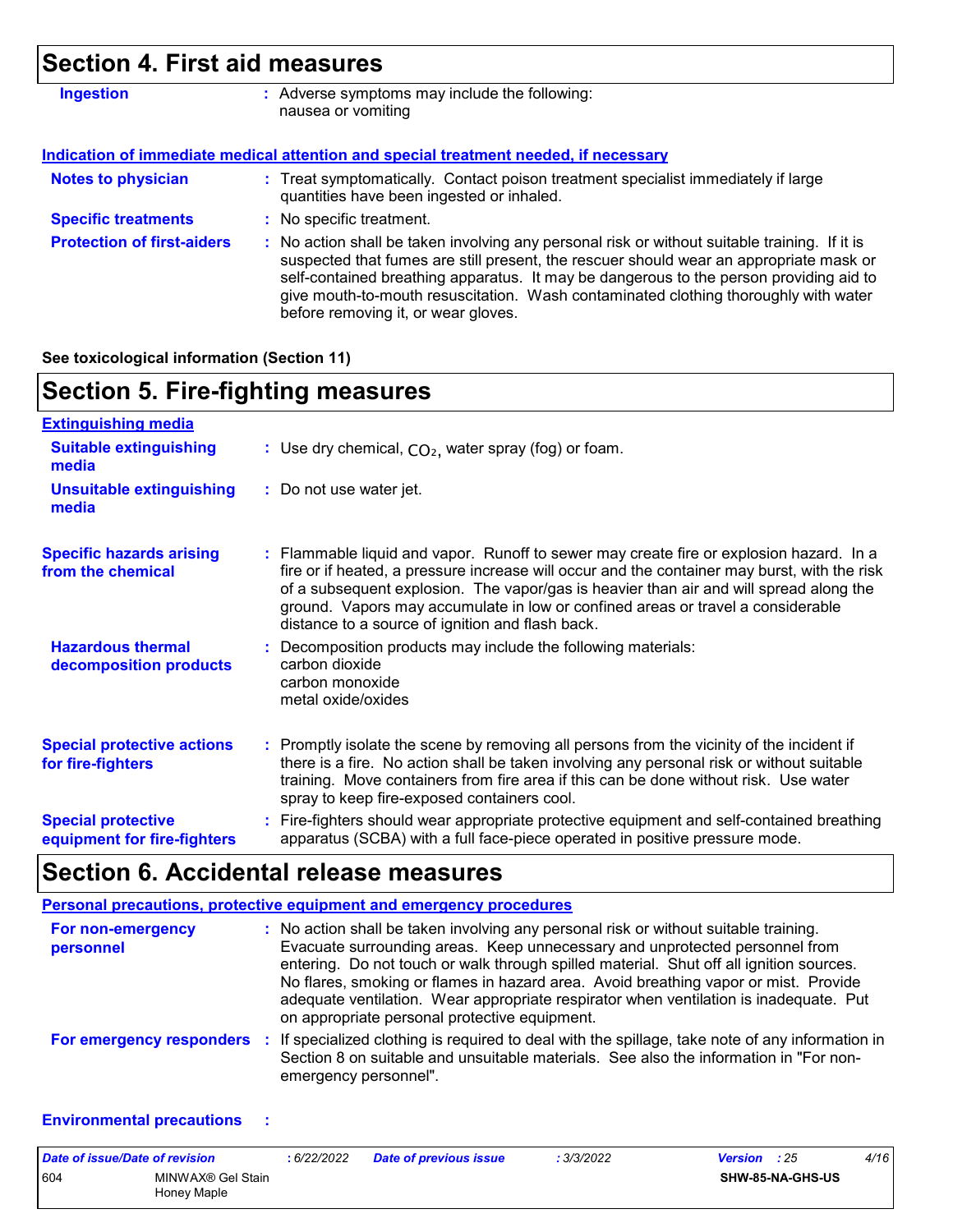### **Section 6. Accidental release measures**

Avoid dispersal of spilled material and runoff and contact with soil, waterways, drains and sewers. Inform the relevant authorities if the product has caused environmental pollution (sewers, waterways, soil or air).

#### **Methods and materials for containment and cleaning up**

| <b>Small spill</b> | : Stop leak if without risk. Move containers from spill area. Use spark-proof tools and<br>explosion-proof equipment. Dilute with water and mop up if water-soluble. Alternatively,<br>or if water-insoluble, absorb with an inert dry material and place in an appropriate waste<br>disposal container. Dispose of via a licensed waste disposal contractor.                                                                                                                                                                                                                                                                                                                                                                                                        |
|--------------------|----------------------------------------------------------------------------------------------------------------------------------------------------------------------------------------------------------------------------------------------------------------------------------------------------------------------------------------------------------------------------------------------------------------------------------------------------------------------------------------------------------------------------------------------------------------------------------------------------------------------------------------------------------------------------------------------------------------------------------------------------------------------|
| <b>Large spill</b> | : Stop leak if without risk. Move containers from spill area. Use spark-proof tools and<br>explosion-proof equipment. Approach release from upwind. Prevent entry into sewers,<br>water courses, basements or confined areas. Wash spillages into an effluent treatment<br>plant or proceed as follows. Contain and collect spillage with non-combustible,<br>absorbent material e.g. sand, earth, vermiculite or diatomaceous earth and place in<br>container for disposal according to local regulations (see Section 13). Dispose of via a<br>licensed waste disposal contractor. Contaminated absorbent material may pose the<br>same hazard as the spilled product. Note: see Section 1 for emergency contact<br>information and Section 13 for waste disposal. |

### **Section 7. Handling and storage**

#### **Precautions for safe handling**

| <b>Protective measures</b>                                                       | : Put on appropriate personal protective equipment (see Section 8). Persons with a<br>history of skin sensitization problems should not be employed in any process in which<br>this product is used. Do not get in eyes or on skin or clothing. Do not breathe vapor or<br>mist. Do not swallow. Use only with adequate ventilation. Wear appropriate respirator<br>when ventilation is inadequate. Do not enter storage areas and confined spaces unless<br>adequately ventilated. Keep in the original container or an approved alternative made<br>from a compatible material, kept tightly closed when not in use. Store and use away<br>from heat, sparks, open flame or any other ignition source. Use explosion-proof<br>electrical (ventilating, lighting and material handling) equipment. Use only non-sparking<br>tools. Take precautionary measures against electrostatic discharges. Empty containers<br>retain product residue and can be hazardous. Do not reuse container. |
|----------------------------------------------------------------------------------|--------------------------------------------------------------------------------------------------------------------------------------------------------------------------------------------------------------------------------------------------------------------------------------------------------------------------------------------------------------------------------------------------------------------------------------------------------------------------------------------------------------------------------------------------------------------------------------------------------------------------------------------------------------------------------------------------------------------------------------------------------------------------------------------------------------------------------------------------------------------------------------------------------------------------------------------------------------------------------------------|
| <b>Advice on general</b><br>occupational hygiene                                 | : Eating, drinking and smoking should be prohibited in areas where this material is<br>handled, stored and processed. Workers should wash hands and face before eating,<br>drinking and smoking. Remove contaminated clothing and protective equipment before<br>entering eating areas. See also Section 8 for additional information on hygiene<br>measures.                                                                                                                                                                                                                                                                                                                                                                                                                                                                                                                                                                                                                              |
| <b>Conditions for safe storage,</b><br>including any<br><i>incompatibilities</i> | Store in accordance with local regulations. Store in a segregated and approved area.<br>Store in original container protected from direct sunlight in a dry, cool and well-ventilated<br>area, away from incompatible materials (see Section 10) and food and drink. Store<br>locked up. Eliminate all ignition sources. Separate from oxidizing materials. Keep<br>container tightly closed and sealed until ready for use. Containers that have been<br>opened must be carefully resealed and kept upright to prevent leakage. Do not store in<br>unlabeled containers. Use appropriate containment to avoid environmental<br>contamination. See Section 10 for incompatible materials before handling or use.                                                                                                                                                                                                                                                                           |

### **Section 8. Exposure controls/personal protection**

**Control parameters**

**Occupational exposure limits (OSHA United States)**

| Date of issue/Date of revision |                   | :6/22 |
|--------------------------------|-------------------|-------|
| 604                            | MINWAX® Gel Stain |       |
|                                | Honey Maple       |       |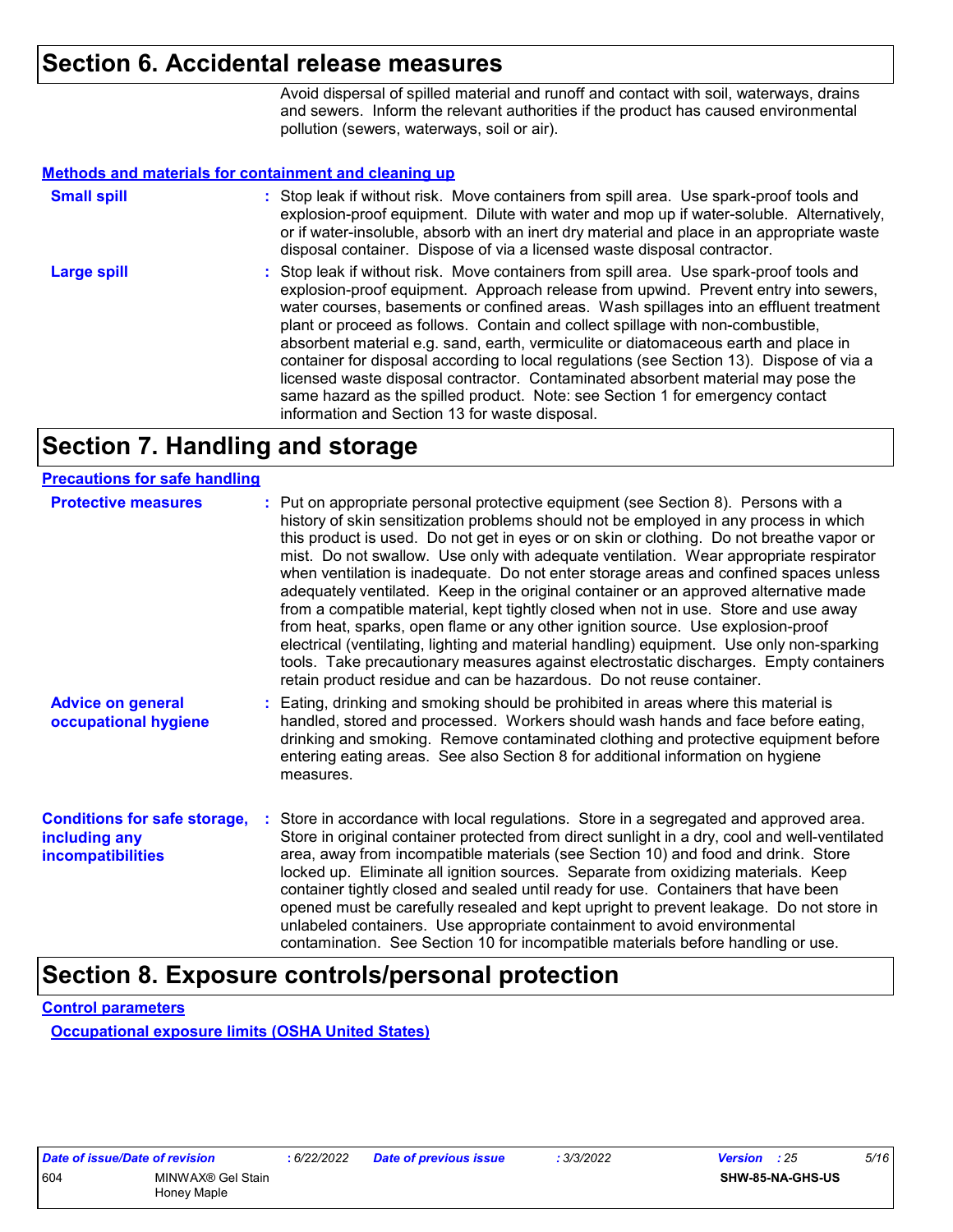# **Section 8. Exposure controls/personal protection**

| <b>Ingredient name</b>                                             | CAS#                     | <b>Exposure limits</b>                                                                                                                                                                                                                                                                                                     |
|--------------------------------------------------------------------|--------------------------|----------------------------------------------------------------------------------------------------------------------------------------------------------------------------------------------------------------------------------------------------------------------------------------------------------------------------|
| Med. Aliphatic Hydrocarbon Solvent                                 | 64742-88-7               | OSHA PEL (United States, 5/2018).<br>TWA: 100 ppm 8 hours.<br>TWA: 400 mg/m <sup>3</sup> 8 hours.                                                                                                                                                                                                                          |
| Light Aliphatic Hydrocarbon                                        | 64742-47-8               | ACGIH TLV (United States, 1/2021).<br>Absorbed through skin.<br>TWA: 200 mg/m <sup>3</sup> , (as total hydrocarbon<br>vapor) 8 hours.                                                                                                                                                                                      |
| <b>Fumed Amorphous Silica</b>                                      | 112945-52-5              | NIOSH REL (United States, 10/2020).<br>TWA: 6 mg/m <sup>3</sup> 10 hours.                                                                                                                                                                                                                                                  |
| Heavy Naphthenic Petroleum Oil                                     | 64742-52-5               | ACGIH TLV (United States, 1/2021).<br>TWA: 5 mg/m <sup>3</sup> 8 hours. Form: Inhalable<br>fraction<br>OSHA PEL (United States, 5/2018).<br>TWA: 5 mg/m <sup>3</sup> 8 hours.<br>NIOSH REL (United States, 10/2020).<br>TWA: 5 mg/m <sup>3</sup> 10 hours. Form: Mist<br>STEL: 10 mg/m <sup>3</sup> 15 minutes. Form: Mist |
| Xylene, mixed isomers                                              | 1330-20-7                | ACGIH TLV (United States, 1/2021).<br>TWA: 100 ppm 8 hours.<br>TWA: 434 mg/m <sup>3</sup> 8 hours.<br>STEL: 150 ppm 15 minutes.<br>STEL: 651 mg/m <sup>3</sup> 15 minutes.<br>OSHA PEL (United States, 5/2018).<br>TWA: 100 ppm 8 hours.<br>TWA: $435 \text{ mg/m}^3$ 8 hours.                                             |
| Hydrotreated Heavy Petroleum Naphtha<br>Mineral Spirits (Odorless) | 64742-48-9<br>64742-47-8 | None.<br>ACGIH TLV (United States, 1/2021).<br>Absorbed through skin.<br>TWA: 200 mg/m <sup>3</sup> , (as total hydrocarbon<br>vapor) 8 hours.                                                                                                                                                                             |
| Methyl Ethyl Ketoxime                                              | 96-29-7                  | OARS WEEL (United States, 1/2021). Skin<br>sensitizer.<br>TWA: 10 ppm 8 hours.                                                                                                                                                                                                                                             |

### **Occupational exposure limits (Canada)**

| <b>Ingredient name</b>                                                                  | CAS#                          | <b>Exposure limits</b>                                                                                                                                                                                                                                                                                                                                                                                                                                          |  |  |
|-----------------------------------------------------------------------------------------|-------------------------------|-----------------------------------------------------------------------------------------------------------------------------------------------------------------------------------------------------------------------------------------------------------------------------------------------------------------------------------------------------------------------------------------------------------------------------------------------------------------|--|--|
| Medium aliphatic solvent naphtha (petroleum) C9-C12                                     | 64742-88-7                    | CA Ontario Provincial (Canada, 6/2019).<br>TWA: $525$ mg/m <sup>3</sup> 8 hours.                                                                                                                                                                                                                                                                                                                                                                                |  |  |
| Petroleum refining, hydrotreated light distillate                                       | 64742-47-8                    | <b>CA British Columbia Provincial (Canada,</b><br>6/2021). Absorbed through skin.<br>TWA: 200 mg/m <sup>3</sup> , (as total hydrocarbon<br>vapour) 8 hours.<br>CA Alberta Provincial (Canada, 6/2018).<br>Absorbed through skin.<br>8 hrs OEL: 200 mg/m <sup>3</sup> , (as total hydrocarbon<br>vapour) 8 hours.<br>CA Ontario Provincial (Canada, 6/2019).<br>Absorbed through skin.<br>TWA: 200 mg/m <sup>3</sup> , (as total hydrocarbon<br>vapour) 8 hours. |  |  |
| Xylene                                                                                  | 1330-20-7                     | CA Alberta Provincial (Canada, 6/2018).<br>8 hrs OEL: 100 ppm 8 hours.<br>15 min OEL: 651 mg/m <sup>3</sup> 15 minutes.<br>15 min OEL: 150 ppm 15 minutes.<br>8 hrs OEL: 434 mg/m <sup>3</sup> 8 hours.                                                                                                                                                                                                                                                         |  |  |
| Date of issue/Date of revision<br>:6/22/2022<br>604<br>MINWAX® Gel Stain<br>Honey Maple | <b>Date of previous issue</b> | 6/16<br>: 3/3/2022<br><b>Version</b> : 25<br>SHW-85-NA-GHS-US                                                                                                                                                                                                                                                                                                                                                                                                   |  |  |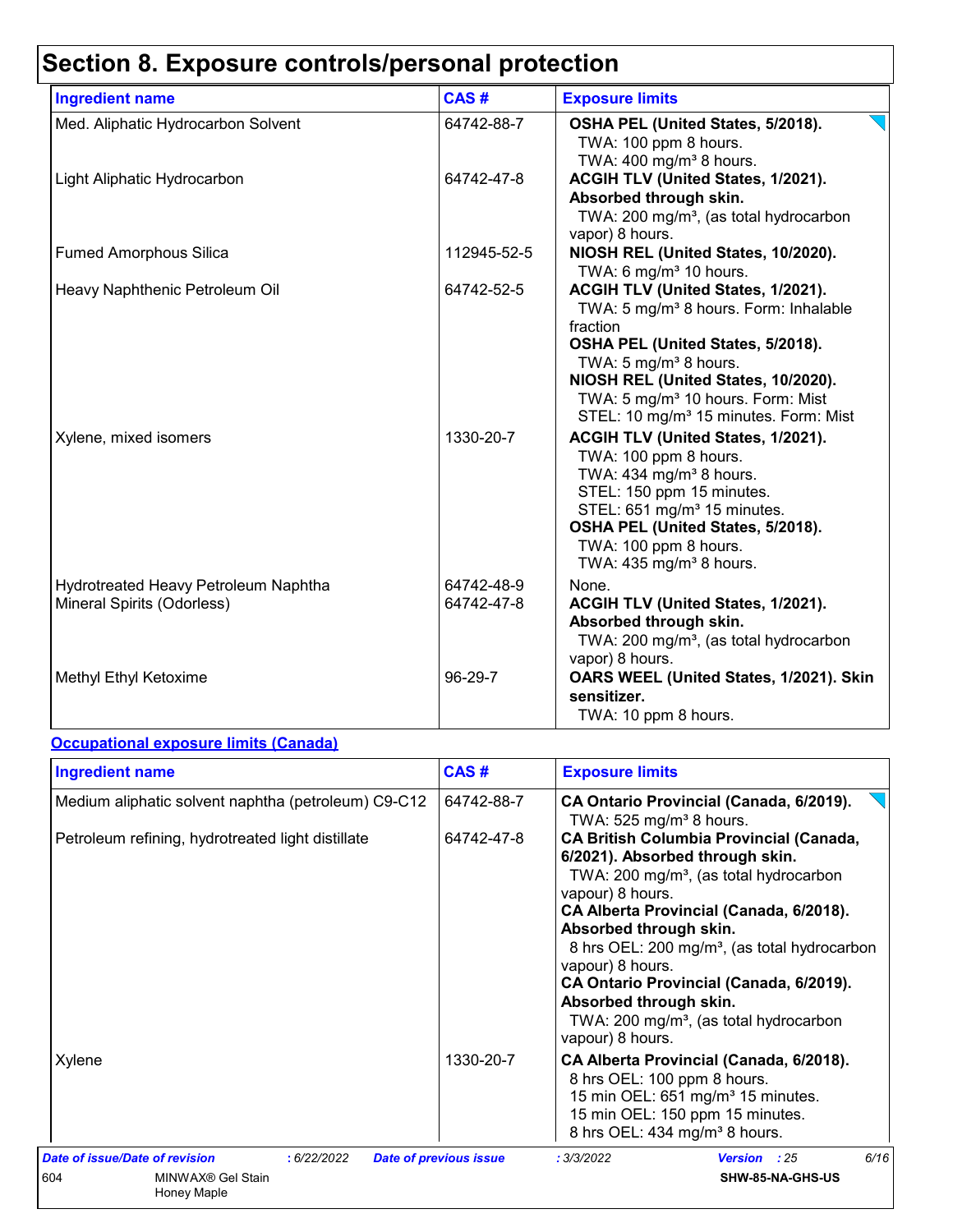### **Section 8. Exposure controls/personal protection**

|                                                   |            | <b>CA British Columbia Provincial (Canada,</b><br>$6/2021$ ).<br>TWA: 100 ppm 8 hours.<br>STEL: 150 ppm 15 minutes.<br>CA Quebec Provincial (Canada, 6/2021).<br>TWAEV: 100 ppm 8 hours.<br>TWAEV: 434 mg/m <sup>3</sup> 8 hours.<br>STEV: 150 ppm 15 minutes.<br>STEV: 651 mg/m <sup>3</sup> 15 minutes.<br>CA Ontario Provincial (Canada, 6/2019).<br>STEL: 150 ppm 15 minutes.<br>TWA: 100 ppm 8 hours.<br><b>CA Saskatchewan Provincial (Canada,</b><br>7/2013).<br>STEL: 150 ppm 15 minutes.<br>TWA: 100 ppm 8 hours. |
|---------------------------------------------------|------------|----------------------------------------------------------------------------------------------------------------------------------------------------------------------------------------------------------------------------------------------------------------------------------------------------------------------------------------------------------------------------------------------------------------------------------------------------------------------------------------------------------------------------|
| Petroleum refining, hydrotreated light distillate | 64742-47-8 | <b>CA British Columbia Provincial (Canada,</b><br>6/2021). Absorbed through skin.<br>TWA: 200 mg/m <sup>3</sup> , (as total hydrocarbon<br>vapour) 8 hours.<br>CA Alberta Provincial (Canada, 6/2018).<br>Absorbed through skin.<br>8 hrs OEL: 200 mg/m <sup>3</sup> , (as total hydrocarbon<br>vapour) 8 hours.<br>CA Ontario Provincial (Canada, 6/2019).<br>Absorbed through skin.<br>TWA: 200 mg/m <sup>3</sup> , (as total hydrocarbon<br>vapour) 8 hours.                                                            |
| Methyl Ethyl Ketoxime                             | 96-29-7    | OARS WEEL (United States, 1/2021). Skin<br>sensitizer.<br>TWA: 10 ppm 8 hours.                                                                                                                                                                                                                                                                                                                                                                                                                                             |

#### **Occupational exposure limits (Mexico)**

|                             | CAS#       | <b>Exposure limits</b>                                                                                                                       |
|-----------------------------|------------|----------------------------------------------------------------------------------------------------------------------------------------------|
| Light Aliphatic Hydrocarbon | 64742-47-8 | <b>ACGIH TLV (United States, 1/2021).</b><br>Absorbed through skin.<br>TWA: 200 mg/m <sup>3</sup> , (as total hydrocarbon<br>vapor) 8 hours. |

| <b>Appropriate engineering</b><br><b>controls</b> | : Use only with adequate ventilation. Use process enclosures, local exhaust ventilation or<br>other engineering controls to keep worker exposure to airborne contaminants below any<br>recommended or statutory limits. The engineering controls also need to keep gas,<br>vapor or dust concentrations below any lower explosive limits. Use explosion-proof<br>ventilation equipment. |
|---------------------------------------------------|-----------------------------------------------------------------------------------------------------------------------------------------------------------------------------------------------------------------------------------------------------------------------------------------------------------------------------------------------------------------------------------------|
| <b>Environmental exposure</b><br><b>controls</b>  | : Emissions from ventilation or work process equipment should be checked to ensure<br>they comply with the requirements of environmental protection legislation. In some<br>cases, fume scrubbers, filters or engineering modifications to the process equipment<br>will be necessary to reduce emissions to acceptable levels.                                                         |

#### **Individual protection measures**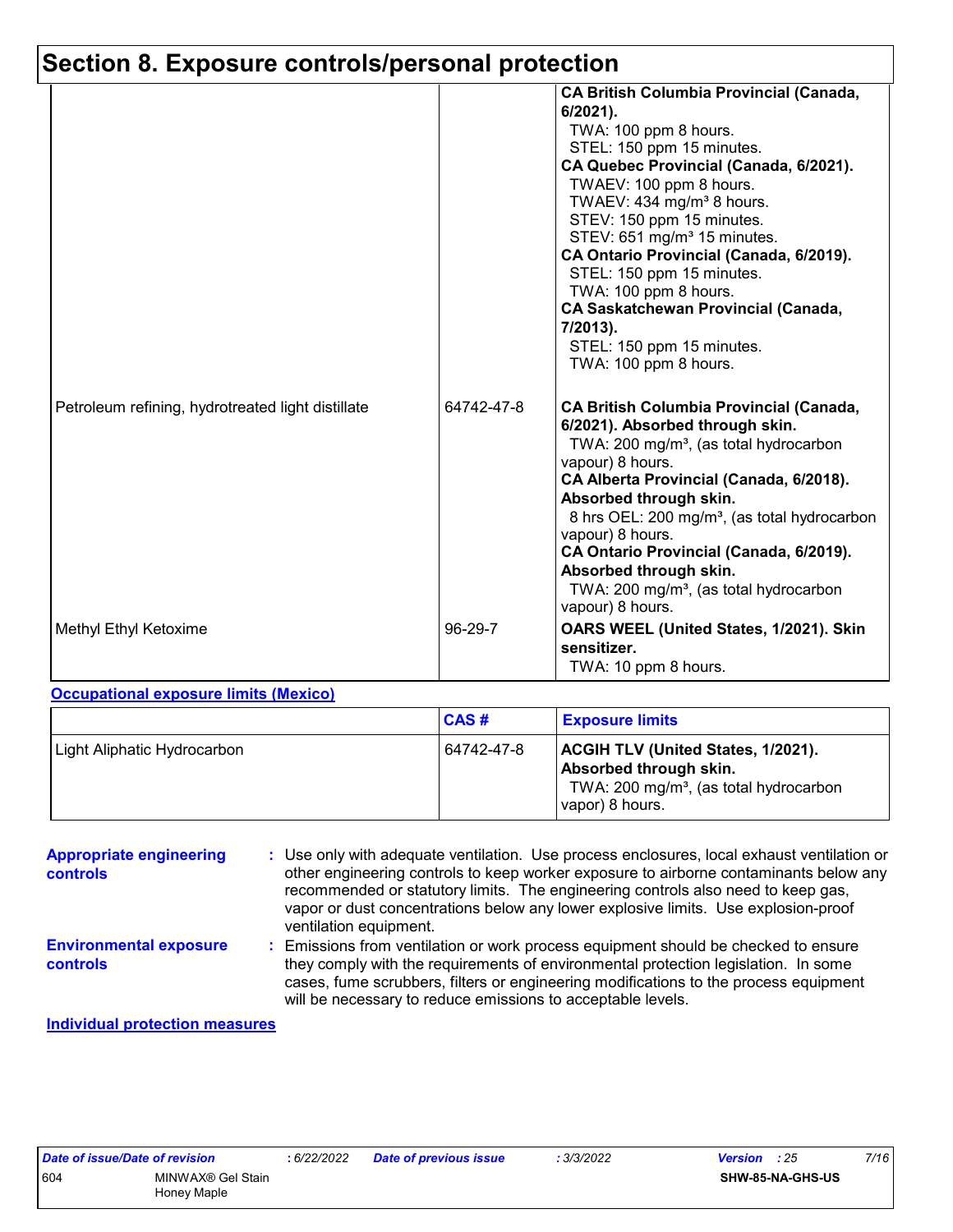# **Section 8. Exposure controls/personal protection**

| <b>Hygiene measures</b>       | : Wash hands, forearms and face thoroughly after handling chemical products, before<br>eating, smoking and using the lavatory and at the end of the working period.<br>Appropriate techniques should be used to remove potentially contaminated clothing.<br>Contaminated work clothing should not be allowed out of the workplace. Wash<br>contaminated clothing before reusing. Ensure that eyewash stations and safety<br>showers are close to the workstation location.                                                                                                                                            |
|-------------------------------|------------------------------------------------------------------------------------------------------------------------------------------------------------------------------------------------------------------------------------------------------------------------------------------------------------------------------------------------------------------------------------------------------------------------------------------------------------------------------------------------------------------------------------------------------------------------------------------------------------------------|
| <b>Eye/face protection</b>    | : Safety eyewear complying with an approved standard should be used when a risk<br>assessment indicates this is necessary to avoid exposure to liquid splashes, mists,<br>gases or dusts. If contact is possible, the following protection should be worn, unless<br>the assessment indicates a higher degree of protection: safety glasses with side-<br>shields.                                                                                                                                                                                                                                                     |
| <b>Skin protection</b>        |                                                                                                                                                                                                                                                                                                                                                                                                                                                                                                                                                                                                                        |
| <b>Hand protection</b>        | : Chemical-resistant, impervious gloves complying with an approved standard should be<br>worn at all times when handling chemical products if a risk assessment indicates this is<br>necessary. Considering the parameters specified by the glove manufacturer, check<br>during use that the gloves are still retaining their protective properties. It should be<br>noted that the time to breakthrough for any glove material may be different for different<br>glove manufacturers. In the case of mixtures, consisting of several substances, the<br>protection time of the gloves cannot be accurately estimated. |
| <b>Body protection</b>        | : Personal protective equipment for the body should be selected based on the task being<br>performed and the risks involved and should be approved by a specialist before<br>handling this product. When there is a risk of ignition from static electricity, wear anti-<br>static protective clothing. For the greatest protection from static discharges, clothing<br>should include anti-static overalls, boots and gloves.                                                                                                                                                                                         |
| <b>Other skin protection</b>  | : Appropriate footwear and any additional skin protection measures should be selected<br>based on the task being performed and the risks involved and should be approved by a<br>specialist before handling this product.                                                                                                                                                                                                                                                                                                                                                                                              |
| <b>Respiratory protection</b> | : Based on the hazard and potential for exposure, select a respirator that meets the<br>appropriate standard or certification. Respirators must be used according to a<br>respiratory protection program to ensure proper fitting, training, and other important<br>aspects of use.                                                                                                                                                                                                                                                                                                                                    |

### **Section 9. Physical and chemical properties**

The conditions of measurement of all properties are at standard temperature and pressure unless otherwise indicated.

| $\sim$ $\sim$<br><b>MAIN BALANCE OF LOL.</b>                      |                                                           | ALBU AF MA ALIA UA |              |
|-------------------------------------------------------------------|-----------------------------------------------------------|--------------------|--------------|
| <b>Date of issue/Date of revision</b>                             | :6/22/2022<br><b>Date of previous issue</b><br>: 3/3/2022 | <b>Version</b>     | 8/16<br>: 25 |
| <b>Relative density</b>                                           | : 0.86                                                    |                    |              |
| <b>Relative vapor density</b>                                     | : $5 \text{ [Air} = 1]$                                   |                    |              |
| <b>Vapor pressure</b>                                             | $: 0.17$ kPa (1.27 mm Hg)                                 |                    |              |
| Lower and upper explosion<br>limit/flammability limit             | $:$ Lower: 1%<br>Upper: 6%                                |                    |              |
| <b>Flammability</b>                                               | : Not available.                                          |                    |              |
| <b>Evaporation rate</b>                                           | $: 0.13$ (butyl acetate = 1)                              |                    |              |
| <b>Flash point</b>                                                | : Closed cup: 39°C (102.2°F) [Tagliabue Closed Cup]       |                    |              |
| <b>Boiling point, initial boiling</b><br>point, and boiling range | : $148^{\circ}$ C (298.4 $^{\circ}$ F)                    |                    |              |
| <b>Melting point/freezing point</b>                               | : Not available.                                          |                    |              |
| pH                                                                | : Not applicable.                                         |                    |              |
| <b>Odor threshold</b>                                             | : Not available.                                          |                    |              |
| Odor                                                              | : Not available.                                          |                    |              |
| <b>Color</b>                                                      | : Not available.                                          |                    |              |
| <b>Physical state</b>                                             | $:$ Liquid.                                               |                    |              |
| <b>Appearance</b>                                                 |                                                           |                    |              |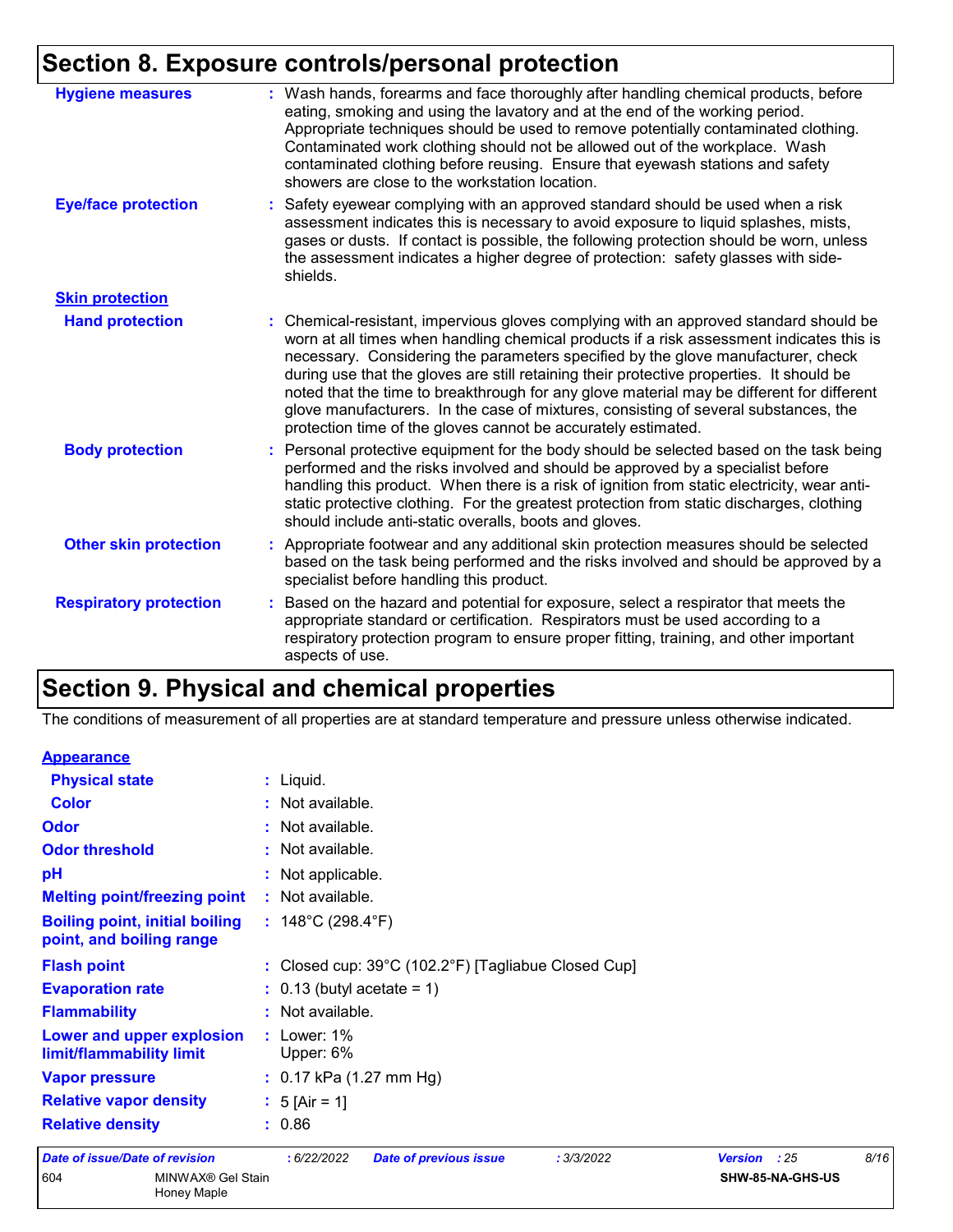### **Section 9. Physical and chemical properties**

| <b>Solubility</b>                                 |    | : Not available.                                               |
|---------------------------------------------------|----|----------------------------------------------------------------|
| <b>Partition coefficient: n-</b><br>octanol/water |    | : Not applicable.                                              |
| <b>Auto-ignition temperature</b>                  |    | : Not available.                                               |
| <b>Decomposition temperature</b>                  | ÷. | Not available.                                                 |
| <b>Viscosity</b>                                  |    | Kinematic (40°C (104°F)): <20.5 mm <sup>2</sup> /s (<20.5 cSt) |
| <b>Molecular weight</b>                           |    | Not applicable.                                                |
| <b>Aerosol product</b>                            |    |                                                                |
| <b>Heat of combustion</b>                         |    | : $26.26$ kJ/g                                                 |

### **Section 10. Stability and reactivity**

| <b>Reactivity</b>                                   | : No specific test data related to reactivity available for this product or its ingredients.                                                                                                                                               |
|-----------------------------------------------------|--------------------------------------------------------------------------------------------------------------------------------------------------------------------------------------------------------------------------------------------|
| <b>Chemical stability</b>                           | : The product is stable.                                                                                                                                                                                                                   |
| <b>Possibility of hazardous</b><br><b>reactions</b> | : Under normal conditions of storage and use, hazardous reactions will not occur.                                                                                                                                                          |
| <b>Conditions to avoid</b>                          | : Avoid all possible sources of ignition (spark or flame). Do not pressurize, cut, weld,<br>braze, solder, drill, grind or expose containers to heat or sources of ignition. Do not<br>allow vapor to accumulate in low or confined areas. |
| <b>Incompatible materials</b>                       | : Reactive or incompatible with the following materials:<br>oxidizing materials                                                                                                                                                            |
| <b>Hazardous decomposition</b><br><b>products</b>   | : Under normal conditions of storage and use, hazardous decomposition products should<br>not be produced.                                                                                                                                  |

### **Section 11. Toxicological information**

#### **Information on toxicological effects**

#### **Acute toxicity**

| <b>Product/ingredient name</b>                 | <b>Result</b>                | <b>Species</b> | <b>Dose</b>              | <b>Exposure</b> |
|------------------------------------------------|------------------------------|----------------|--------------------------|-----------------|
| <b>Fumed Amorphous Silica</b>                  | LD50 Oral                    | Rat            | 3160 mg/kg               |                 |
| Heavy Naphthenic Petroleum<br>Oil              | LD50 Oral                    | Rat            | >5000 mg/kg              |                 |
| Xylene, mixed isomers                          | LC50 Inhalation Gas.         | Rat            | 6700 ppm                 | 4 hours         |
|                                                | LD50 Oral                    | Rat            | 4300 mg/kg               |                 |
| <b>Hydrotreated Heavy</b><br>Petroleum Naphtha | <b>LC50 Inhalation Vapor</b> | Rat            | $8500$ mg/m <sup>3</sup> | 4 hours         |
|                                                | LD50 Oral                    | Rat            | $>6$ g/kg                |                 |
| Methyl Ethyl Ketoxime                          | LD50 Oral                    | Rat            | 930 mg/kg                |                 |
| <b>Irritation/Corrosion</b>                    |                              |                |                          |                 |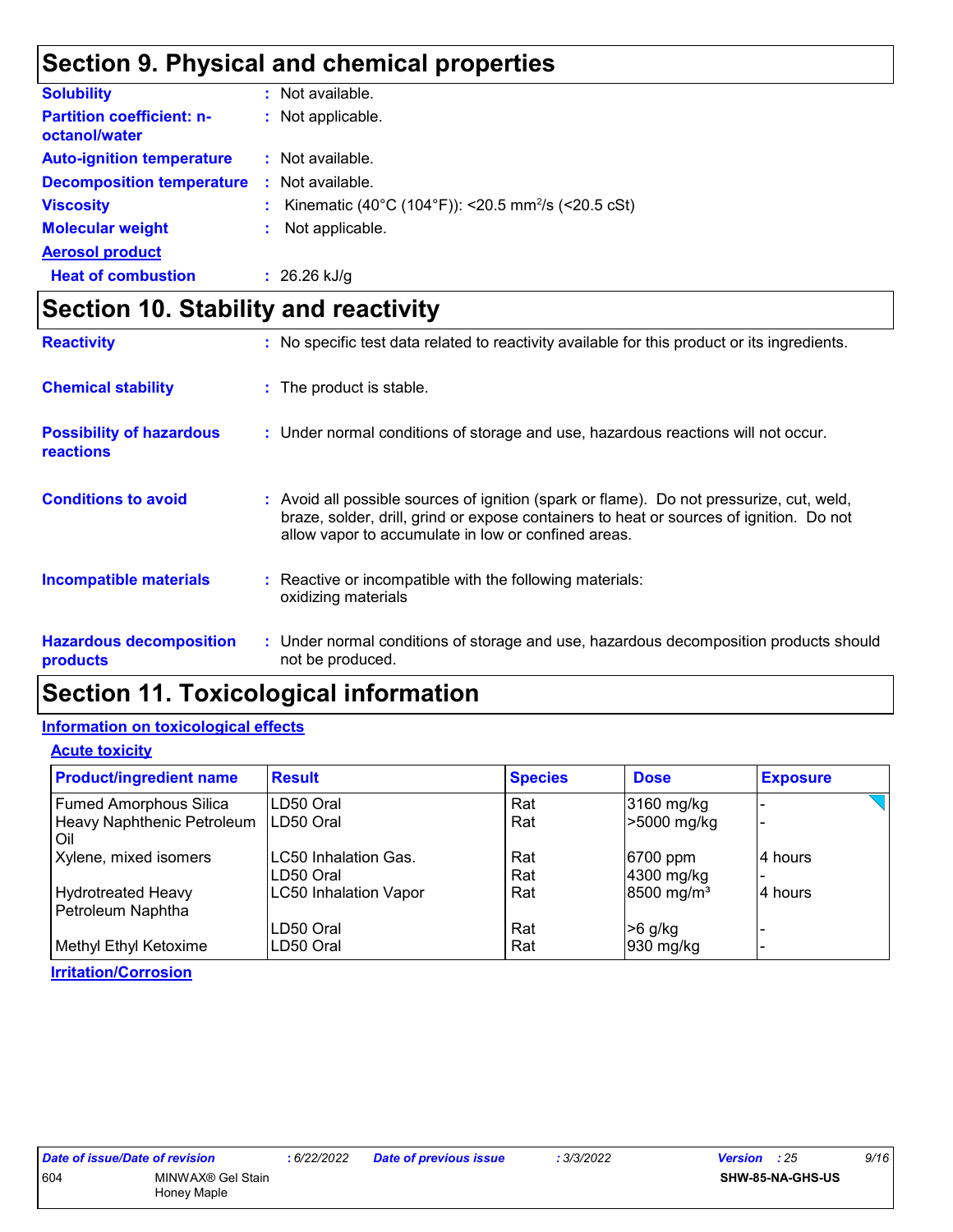### **Section 11. Toxicological information**

| <b>Product/ingredient name</b>    | <b>Result</b>            | <b>Species</b> | <b>Score</b> | <b>Exposure</b> | <b>Observation</b>       |
|-----------------------------------|--------------------------|----------------|--------------|-----------------|--------------------------|
| Heavy Naphthenic Petroleum<br>Oil | Skin - Severe irritant   | Rabbit         |              | 500 mg          |                          |
| Xylene, mixed isomers             | Eyes - Mild irritant     | Rabbit         |              | $87 \text{ mg}$ |                          |
|                                   | Eyes - Severe irritant   | Rabbit         |              | 24 hours 5      |                          |
|                                   |                          |                |              | mg              |                          |
|                                   | Skin - Mild irritant     | Rat            |              | 8 hours 60 uL   |                          |
|                                   | Skin - Moderate irritant | Rabbit         |              | 24 hours 500    |                          |
|                                   |                          |                |              | mg              |                          |
|                                   | Skin - Moderate irritant | Rabbit         |              | $100\%$         | $\overline{\phantom{0}}$ |
| Methyl Ethyl Ketoxime             | Eyes - Severe irritant   | Rabbit         |              | 100 uL          | $\overline{\phantom{0}}$ |

#### **Sensitization**

Not available.

#### **Mutagenicity**

Not available.

#### **Carcinogenicity**

Not available.

#### **Classification**

| <b>Product/ingredient name</b>                         | <b>OSHA</b> | <b>IARC</b> | <b>NTP</b> |
|--------------------------------------------------------|-------------|-------------|------------|
| <b>Fumed Amorphous Silica</b><br>Xylene, mixed isomers |             |             |            |

#### **Reproductive toxicity**

Not available.

#### **Teratogenicity**

Not available.

#### **Specific target organ toxicity (single exposure)**

| <b>Name</b>                          | <b>Category</b> | <b>Route of</b><br>exposure | <b>Target organs</b>            |
|--------------------------------------|-----------------|-----------------------------|---------------------------------|
| Med. Aliphatic Hydrocarbon Solvent   | Category 3      |                             | Respiratory tract<br>irritation |
|                                      | Category 3      |                             | Narcotic effects                |
| Light Aliphatic Hydrocarbon          | Category 3      |                             | Respiratory tract<br>irritation |
|                                      | Category 3      |                             | Narcotic effects                |
| Xylene, mixed isomers                | Category 3      |                             | Respiratory tract<br>irritation |
| Hydrotreated Heavy Petroleum Naphtha | Category 3      |                             | Respiratory tract<br>irritation |
|                                      | Category 3      |                             | Narcotic effects                |
| Mineral Spirits (Odorless)           | Category 3      |                             | Respiratory tract<br>irritation |
|                                      | Category 3      |                             | Narcotic effects                |
| Methyl Ethyl Ketoxime                | Category 1      |                             | upper respiratory<br>tract      |
|                                      | Category 3      |                             | Narcotic effects                |

**Specific target organ toxicity (repeated exposure)**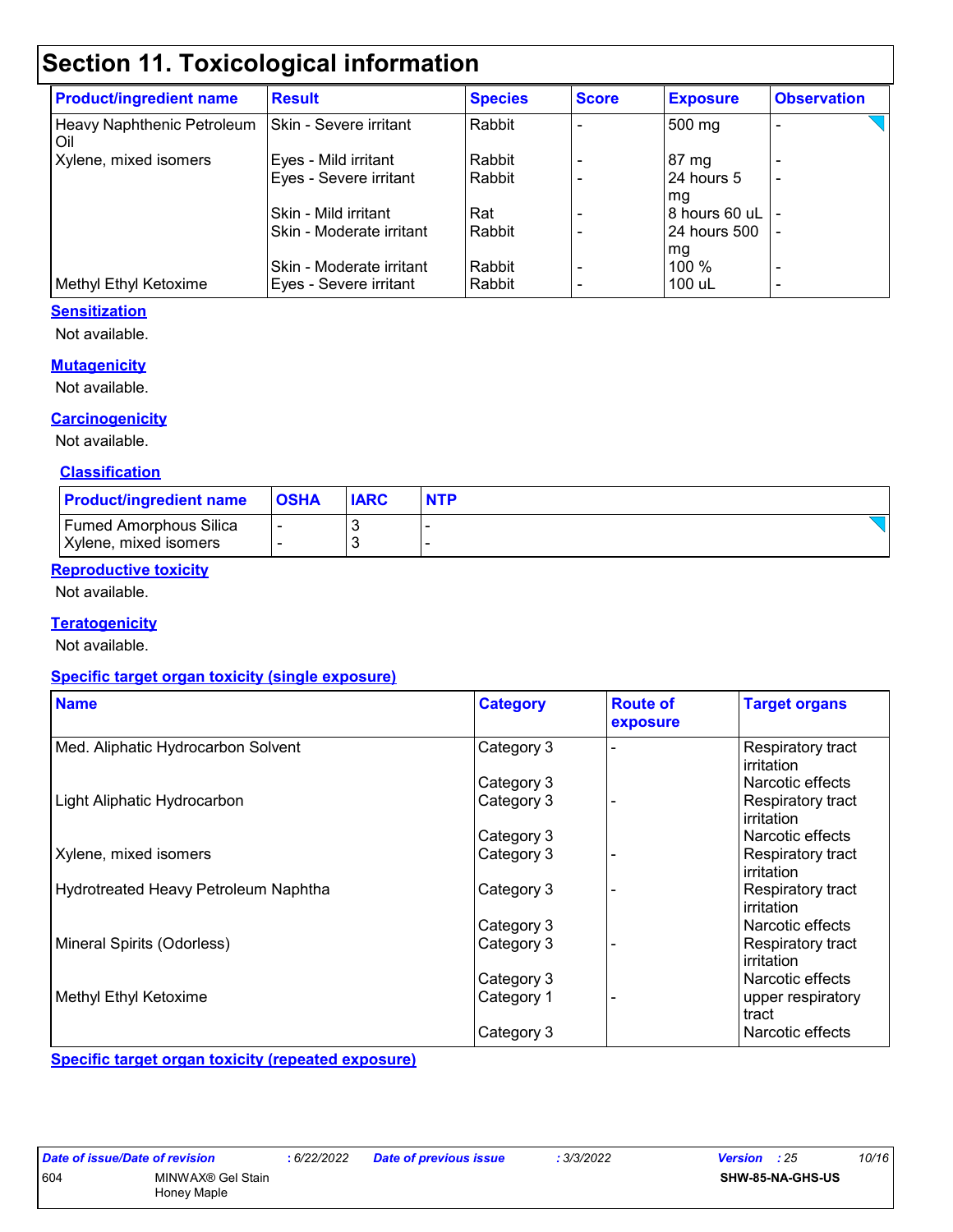# **Section 11. Toxicological information**

| <b>Name</b>                          | <b>Category</b> | <b>Route of</b><br>exposure | <b>Target organs</b> |
|--------------------------------------|-----------------|-----------------------------|----------------------|
| Med. Aliphatic Hydrocarbon Solvent   | Category 1      |                             |                      |
| Light Aliphatic Hydrocarbon          | Category 2      |                             |                      |
| Xylene, mixed isomers                | Category 2      |                             |                      |
| Hydrotreated Heavy Petroleum Naphtha | Category 2      |                             |                      |
| Mineral Spirits (Odorless)           | Category 2      |                             |                      |
| Methyl Ethyl Ketoxime                | Category 2      |                             | blood system         |

#### **Aspiration hazard**

| <b>Name</b>                          | <b>Result</b>                         |
|--------------------------------------|---------------------------------------|
| Med. Aliphatic Hydrocarbon Solvent   | <b>ASPIRATION HAZARD - Category 1</b> |
| Light Aliphatic Hydrocarbon          | <b>ASPIRATION HAZARD - Category 1</b> |
| Xylene, mixed isomers                | <b>ASPIRATION HAZARD - Category 1</b> |
| Hydrotreated Heavy Petroleum Naphtha | <b>ASPIRATION HAZARD - Category 1</b> |
| Mineral Spirits (Odorless)           | <b>ASPIRATION HAZARD - Category 1</b> |

| <b>Information on the likely</b> | : Not available. |
|----------------------------------|------------------|
| routes of exposure               |                  |

| <b>Potential acute health effects</b> |                                                                                                                              |
|---------------------------------------|------------------------------------------------------------------------------------------------------------------------------|
| Eye contact                           | : No known significant effects or critical hazards.                                                                          |
| <b>Inhalation</b>                     | : Can cause central nervous system (CNS) depression. May cause drowsiness or<br>dizziness. May cause respiratory irritation. |
| <b>Skin contact</b>                   | : May cause an allergic skin reaction.                                                                                       |
| <b>Ingestion</b>                      | : Can cause central nervous system (CNS) depression. May be fatal if swallowed and<br>enters airways.                        |

#### **Symptoms related to the physical, chemical and toxicological characteristics**

| Eye contact                                                        | : No specific data.                                                                                                                                                                       |
|--------------------------------------------------------------------|-------------------------------------------------------------------------------------------------------------------------------------------------------------------------------------------|
| <b>Inhalation</b>                                                  | : Adverse symptoms may include the following:<br>respiratory tract irritation<br>coughing<br>nausea or vomiting<br>headache<br>drowsiness/fatigue<br>dizziness/vertigo<br>unconsciousness |
| <b>Skin contact</b>                                                | : Adverse symptoms may include the following:<br>irritation<br>redness                                                                                                                    |
| <b>Ingestion</b>                                                   | : Adverse symptoms may include the following:<br>nausea or vomiting                                                                                                                       |
|                                                                    | Delayed and immediate effects and also chronic effects from short and long term exposure                                                                                                  |
| <b>Short term exposure</b>                                         |                                                                                                                                                                                           |
| <b>Potential immediate</b><br>effects                              | : Not available.                                                                                                                                                                          |
| <b>Potential delayed effects : Not available.</b>                  |                                                                                                                                                                                           |
| <b>Long term exposure</b><br><b>Potential immediate</b><br>effects | : Not available.                                                                                                                                                                          |

**Potential delayed effects :** Not available.

|     | Date of issue/Date of revision | : 6/22/2022 | <b>Date of previous issue</b> | : 3/3/2022 | <b>Version</b> : 25     | 11/16 |
|-----|--------------------------------|-------------|-------------------------------|------------|-------------------------|-------|
| 604 | MINWAX® Gel Stain              |             |                               |            | <b>SHW-85-NA-GHS-US</b> |       |
|     | Honev Maple                    |             |                               |            |                         |       |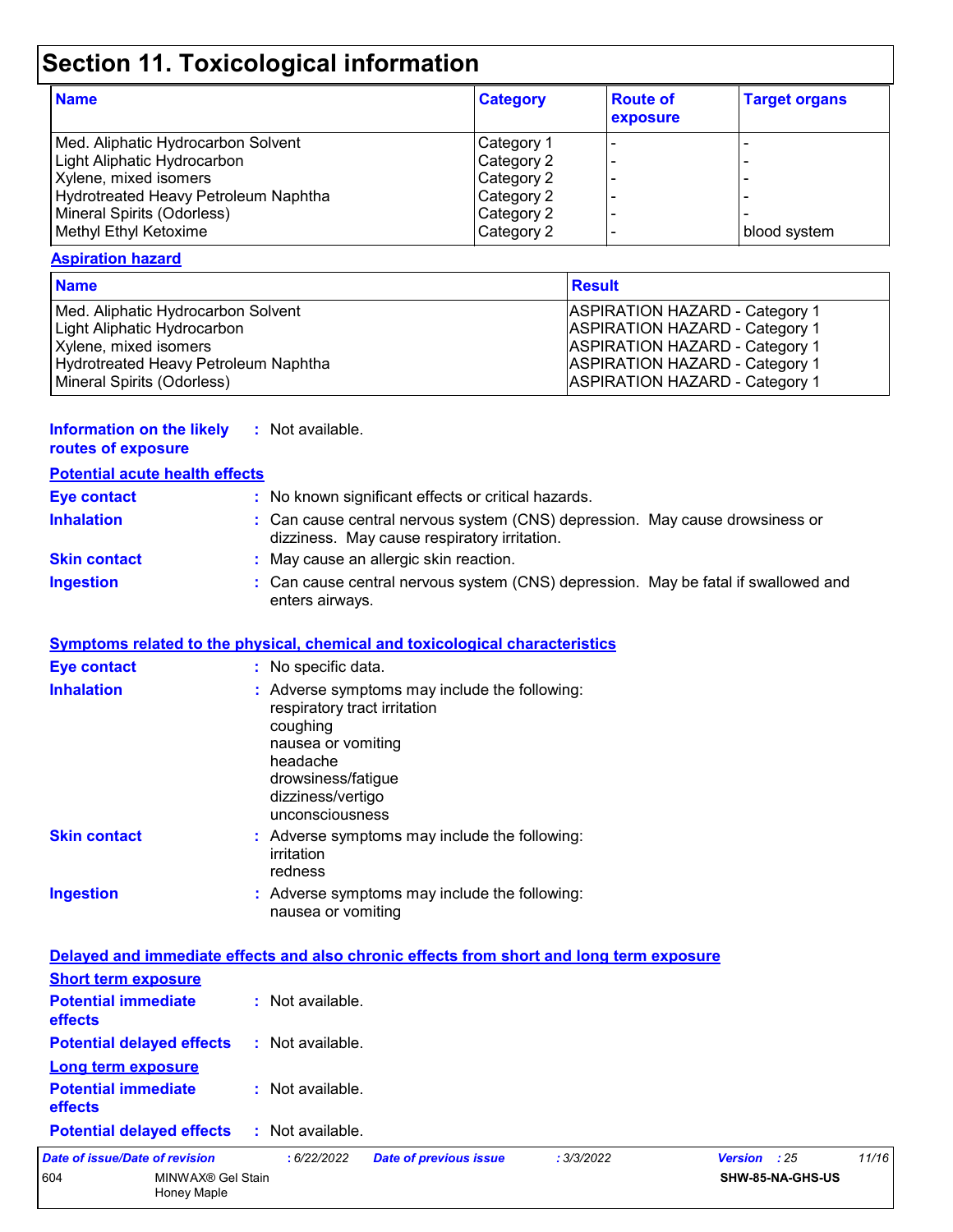### **Section 11. Toxicological information**

#### Not available. **Potential chronic health effects**

| <u>ivul avaliable.</u>       |                                                                                                                                                                          |
|------------------------------|--------------------------------------------------------------------------------------------------------------------------------------------------------------------------|
| <b>General</b>               | : Causes damage to organs through prolonged or repeated exposure. Once sensitized, a<br>severe allergic reaction may occur when subsequently exposed to very low levels. |
| <b>Carcinogenicity</b>       | : No known significant effects or critical hazards.                                                                                                                      |
| <b>Mutagenicity</b>          | : No known significant effects or critical hazards.                                                                                                                      |
| <b>Teratogenicity</b>        | : No known significant effects or critical hazards.                                                                                                                      |
| <b>Developmental effects</b> | : No known significant effects or critical hazards.                                                                                                                      |
| <b>Fertility effects</b>     | : No known significant effects or critical hazards.                                                                                                                      |
|                              |                                                                                                                                                                          |

#### **Numerical measures of toxicity** Not available. **Acute toxicity estimates**

### **Section 12. Ecological information**

| Toxicitv |
|----------|
|----------|

| <b>Product/ingredient name</b> | <b>Result</b>                      | <b>Species</b>                      | <b>Exposure</b> |
|--------------------------------|------------------------------------|-------------------------------------|-----------------|
| Light Aliphatic Hydrocarbon    | Acute LC50 2200 µg/l Fresh water   | Fish - Lepomis macrochirus          | 4 days          |
| Xylene, mixed isomers          | Acute LC50 8500 µg/l Marine water  | Crustaceans - Palaemonetes<br>pugio | 48 hours        |
|                                | Acute LC50 13400 µg/l Fresh water  | <b>Fish - Pimephales promelas</b>   | 196 hours       |
| Mineral Spirits (Odorless)     | Acute LC50 2200 µg/l Fresh water   | Fish - Lepomis macrochirus          | 4 days          |
| Methyl Ethyl Ketoxime          | Acute LC50 843000 µg/l Fresh water | <b>Fish - Pimephales promelas</b>   | 196 hours       |

#### **Persistence and degradability**

| <b>Product/ingredient name</b> | <b>Aquatic half-life</b> | <b>Photolysis</b> | Biodegradability |
|--------------------------------|--------------------------|-------------------|------------------|
| Xylene, mixed isomers          |                          |                   | Readily          |

#### **Bioaccumulative potential**

| <b>Product/ingredient name</b> | ⊺LoɑP <sub>ow</sub> | <b>BCF</b>  | <b>Potential</b> |
|--------------------------------|---------------------|-------------|------------------|
| Xylene, mixed isomers          |                     | 8.1 to 25.9 | low              |
| <b>Hydrotreated Heavy</b>      |                     | 10 to 2500  | high             |
| Petroleum Naphtha              |                     |             |                  |
| Methyl Ethyl Ketoxime          |                     | 2.5 to 5.8  | low              |

#### **Mobility in soil**

**Soil/water partition coefficient (KOC) :** Not available.

**Other adverse effects** : No known significant effects or critical hazards.

| Date of issue/Date of revision |                   | : 6/22/2022 | <b>Date of previous issue</b> | : 3/3/2022 | <b>Version</b> : 25 |                         | 12/16 |
|--------------------------------|-------------------|-------------|-------------------------------|------------|---------------------|-------------------------|-------|
| 604                            | MINWAX® Gel Stain |             |                               |            |                     | <b>SHW-85-NA-GHS-US</b> |       |
|                                | Honey Maple       |             |                               |            |                     |                         |       |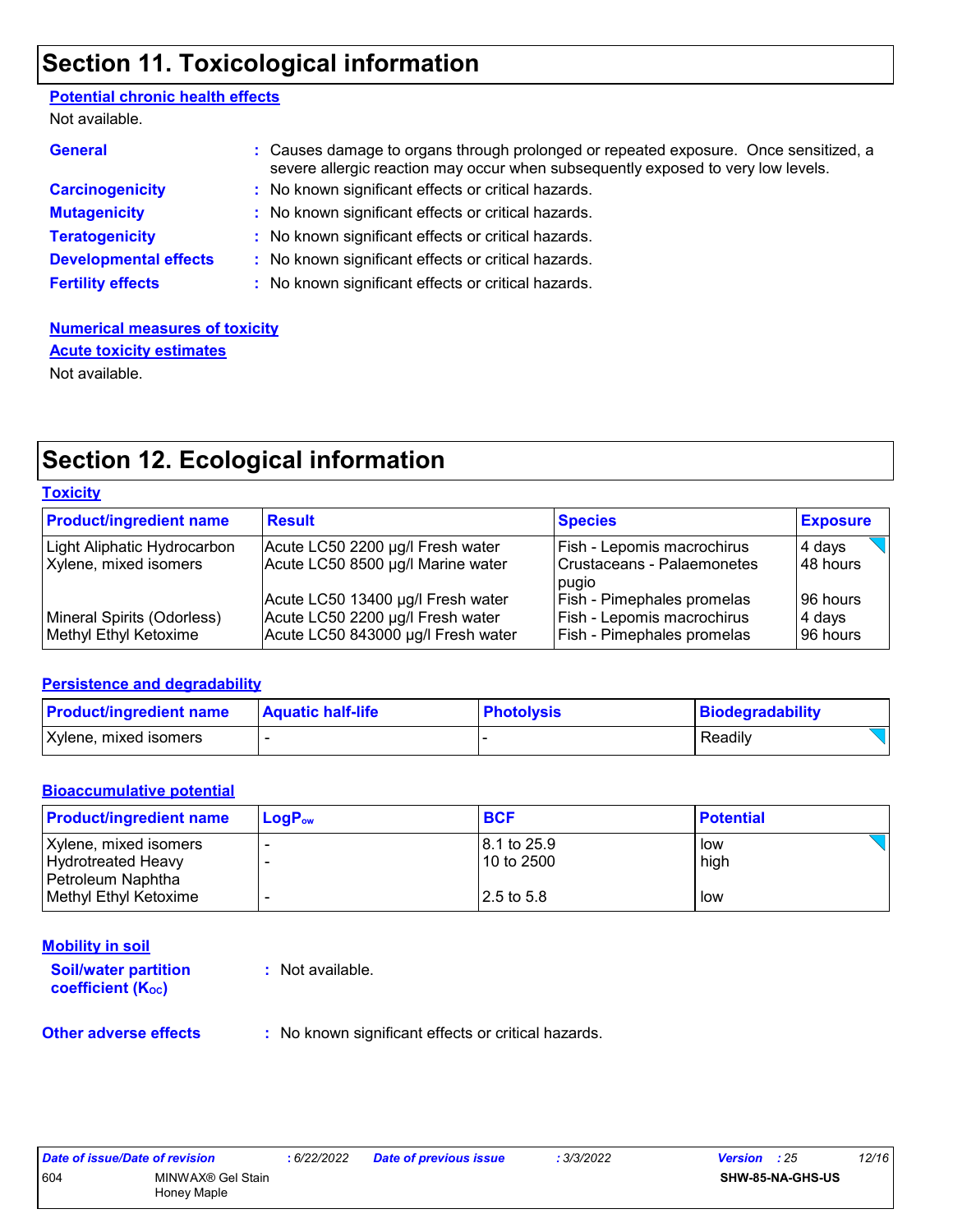### **Section 13. Disposal considerations**

#### **Disposal methods :**

The generation of waste should be avoided or minimized wherever possible. Disposal of this product, solutions and any by-products should at all times comply with the requirements of environmental protection and waste disposal legislation and any regional local authority requirements. Dispose of surplus and non-recyclable products via a licensed waste disposal contractor. Waste should not be disposed of untreated to the sewer unless fully compliant with the requirements of all authorities with jurisdiction. Waste packaging should be recycled. Incineration or landfill should only be considered when recycling is not feasible. This material and its container must be disposed of in a safe way. Care should be taken when handling emptied containers that have not been cleaned or rinsed out. Empty containers or liners may retain some product residues. Vapor from product residues may create a highly flammable or explosive atmosphere inside the container. Do not cut, weld or grind used containers unless they have been cleaned thoroughly internally. Avoid dispersal of spilled material and runoff and contact with soil, waterways, drains and sewers.

### **Section 14. Transport information**

|                                         | <b>DOT</b><br><b>Classification</b>                                                                                                                                                                                                                                                  | <b>TDG</b><br><b>Classification</b>                                                                                                                 | <b>Mexico</b><br><b>Classification</b> | <b>IATA</b>                                                                                                                   | <b>IMDG</b>                                                                                                                                        |
|-----------------------------------------|--------------------------------------------------------------------------------------------------------------------------------------------------------------------------------------------------------------------------------------------------------------------------------------|-----------------------------------------------------------------------------------------------------------------------------------------------------|----------------------------------------|-------------------------------------------------------------------------------------------------------------------------------|----------------------------------------------------------------------------------------------------------------------------------------------------|
| <b>UN number</b>                        | <b>UN1263</b>                                                                                                                                                                                                                                                                        | <b>UN1263</b>                                                                                                                                       | <b>UN1263</b>                          | <b>UN1263</b>                                                                                                                 | <b>UN1263</b>                                                                                                                                      |
| <b>UN proper</b><br>shipping name       | <b>PAINT</b>                                                                                                                                                                                                                                                                         | <b>PAINT</b>                                                                                                                                        | <b>PAINT</b>                           | <b>PAINT</b>                                                                                                                  | PAINT. Marine<br>pollutant (Med.<br>Aliphatic<br>Hydrocarbon<br>Solvent, Light<br>Aliphatic<br>Hydrocarbon)                                        |
| <b>Transport</b><br>hazard class(es)    | $\mathbf{3}$                                                                                                                                                                                                                                                                         | 3                                                                                                                                                   | $\mathfrak{S}$                         | 3                                                                                                                             | 3                                                                                                                                                  |
| <b>Packing group</b>                    | $\mathop{\rm III}$                                                                                                                                                                                                                                                                   | Ш                                                                                                                                                   | $\ensuremath{\mathsf{III}}\xspace$     | $\mathbf{III}$                                                                                                                | III                                                                                                                                                |
| <b>Environmental</b><br>hazards         | No.                                                                                                                                                                                                                                                                                  | No.                                                                                                                                                 | No.                                    | Yes. The<br>environmentally<br>hazardous<br>substance mark<br>is not required.                                                | Yes.                                                                                                                                               |
| <b>Additional</b><br><b>information</b> | This product may<br>be re-classified as<br>"Combustible<br>Liquid," unless<br>transported by<br>vessel or aircraft.<br>Non-bulk<br>packages (less<br>than or equal to<br>119 gal) of<br>combustible<br>liquids are not<br>regulated as<br>hazardous<br>materials in<br>package sizes | Product classified<br>as per the<br>following sections<br>of the<br>Transportation of<br>Dangerous Goods<br>Regulations:<br>2.18-2.19 (Class<br>3). |                                        | The<br>environmentally<br>hazardous<br>substance mark<br>may appear if<br>required by other<br>transportation<br>regulations. | The marine<br>pollutant mark is<br>not required when<br>transported in<br>sizes of ≤5 L or ≤5<br>kg.<br><b>Emergency</b><br>schedules F-E, S-<br>E |
| <b>Date of issue/Date of revision</b>   | : 6/22/2022                                                                                                                                                                                                                                                                          | <b>Date of previous issue</b>                                                                                                                       | : 3/3/2022                             |                                                                                                                               | Version : 25<br>13/16                                                                                                                              |
| 604                                     | MINWAX® Gel Stain<br>Honey Maple                                                                                                                                                                                                                                                     |                                                                                                                                                     |                                        |                                                                                                                               | SHW-85-NA-GHS-US                                                                                                                                   |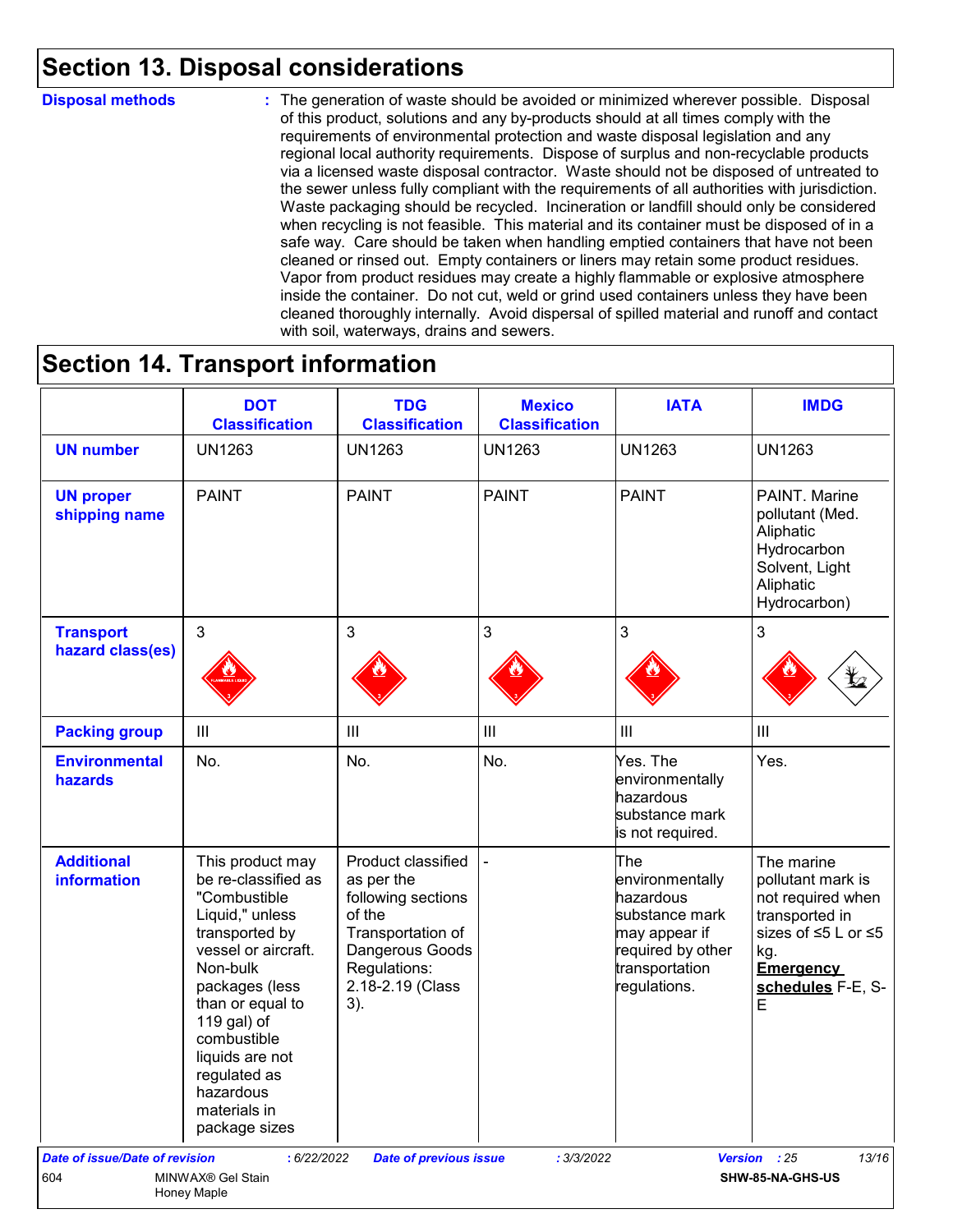| <b>Section 14. Transport information</b>                                                                                                                                                                                                                                                                                                                                                                                                                                                                                                                                                                                                                                                                                     |                                                  |                             |                  |  |  |
|------------------------------------------------------------------------------------------------------------------------------------------------------------------------------------------------------------------------------------------------------------------------------------------------------------------------------------------------------------------------------------------------------------------------------------------------------------------------------------------------------------------------------------------------------------------------------------------------------------------------------------------------------------------------------------------------------------------------------|--------------------------------------------------|-----------------------------|------------------|--|--|
|                                                                                                                                                                                                                                                                                                                                                                                                                                                                                                                                                                                                                                                                                                                              | less than the<br>product reportable<br>quantity. |                             |                  |  |  |
|                                                                                                                                                                                                                                                                                                                                                                                                                                                                                                                                                                                                                                                                                                                              | <b>ERG No.</b>                                   | <b>ERG No.</b>              | <b>ERG No.</b>   |  |  |
|                                                                                                                                                                                                                                                                                                                                                                                                                                                                                                                                                                                                                                                                                                                              | 128                                              | 128                         | 128              |  |  |
|                                                                                                                                                                                                                                                                                                                                                                                                                                                                                                                                                                                                                                                                                                                              |                                                  |                             |                  |  |  |
|                                                                                                                                                                                                                                                                                                                                                                                                                                                                                                                                                                                                                                                                                                                              |                                                  |                             |                  |  |  |
|                                                                                                                                                                                                                                                                                                                                                                                                                                                                                                                                                                                                                                                                                                                              |                                                  |                             |                  |  |  |
|                                                                                                                                                                                                                                                                                                                                                                                                                                                                                                                                                                                                                                                                                                                              |                                                  |                             |                  |  |  |
|                                                                                                                                                                                                                                                                                                                                                                                                                                                                                                                                                                                                                                                                                                                              |                                                  |                             |                  |  |  |
| Multi-modal shipping descriptions are provided for informational purposes and do not<br><b>Special precautions for user :</b><br>consider container sizes. The presence of a shipping description for a particular<br>mode of transport (sea, air, etc.), does not indicate that the product is packaged<br>suitably for that mode of transport. All packaging must be reviewed for suitability<br>prior to shipment, and compliance with the applicable regulations is the sole<br>responsibility of the person offering the product for transport. People loading and<br>unloading dangerous goods must be trained on all of the risks deriving from the<br>substances and on all actions in case of emergency situations. |                                                  |                             |                  |  |  |
| <b>Transport in bulk according</b><br>to IMO instruments                                                                                                                                                                                                                                                                                                                                                                                                                                                                                                                                                                                                                                                                     | : Not available.                                 |                             |                  |  |  |
|                                                                                                                                                                                                                                                                                                                                                                                                                                                                                                                                                                                                                                                                                                                              |                                                  | <b>Proper shipping name</b> | : Not available. |  |  |

### **Section 15. Regulatory information**

#### **SARA 313**

SARA 313 (40 CFR 372.45) supplier notification can be found on the Environmental Data Sheet.

#### **California Prop. 65**

WARNING: This product contains chemicals known to the State of California to cause cancer and birth defects or other reproductive harm.

#### **International regulations**

| <b>International lists</b> | <b>Australia inventory (AIIC): Not determined.</b>           |
|----------------------------|--------------------------------------------------------------|
|                            | China inventory (IECSC): Not determined.                     |
|                            | Japan inventory (CSCL): Not determined.                      |
|                            | Japan inventory (ISHL): Not determined.                      |
|                            | Korea inventory (KECI): Not determined.                      |
|                            | New Zealand Inventory of Chemicals (NZIoC): Not determined.  |
|                            | Philippines inventory (PICCS): Not determined.               |
|                            | Taiwan Chemical Substances Inventory (TCSI): Not determined. |
|                            | Thailand inventory: Not determined.                          |
|                            | Turkey inventory: Not determined.                            |
|                            | Vietnam inventory: Not determined.                           |

### **Section 16. Other information**

**Hazardous Material Information System (U.S.A.)**

| <b>Health</b>           | $\star$ | 3 |
|-------------------------|---------|---|
| <b>Flammability</b>     |         | 2 |
| <b>Physical hazards</b> |         |   |
|                         |         |   |

**The customer is responsible for determining the PPE code for this material. For more information on HMIS® Personal Protective Equipment (PPE) codes, consult the HMIS® Implementation Manual.**

| Date of issue/Date of revision |                                  | : 6/22/2022 | <b>Date of previous issue</b> | : 3/3/2022 | Version : 25 |                         | 14/16 |
|--------------------------------|----------------------------------|-------------|-------------------------------|------------|--------------|-------------------------|-------|
| 604                            | MINWAX® Gel Stain<br>Honey Maple |             |                               |            |              | <b>SHW-85-NA-GHS-US</b> |       |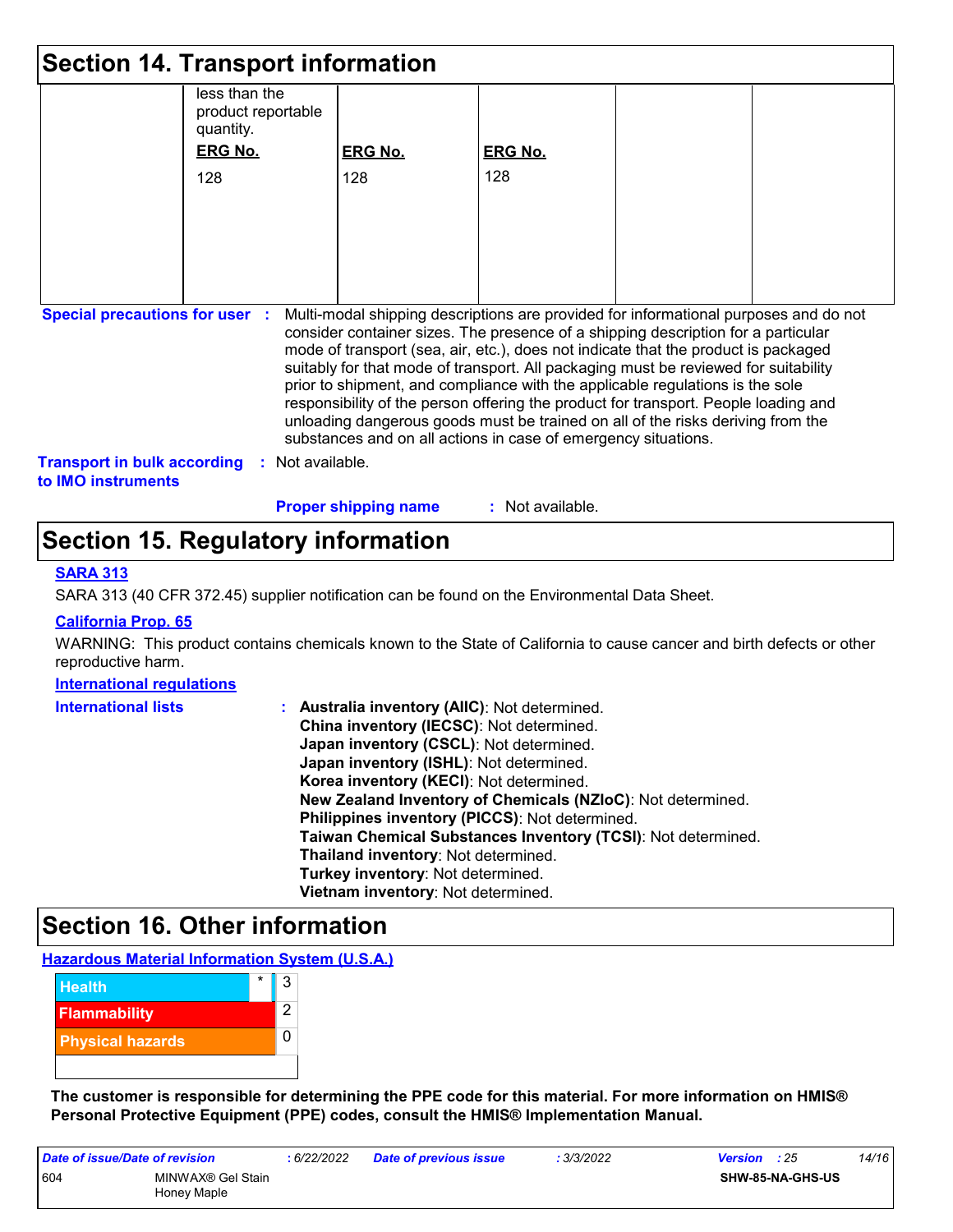### **Section 16. Other information**

**Caution: HMIS® ratings are based on a 0-4 rating scale, with 0 representing minimal hazards or risks, and 4 representing significant hazards or risks. Although HMIS® ratings and the associated label are not required on SDSs or products leaving a facility under 29 CFR 1910.1200, the preparer may choose to provide them. HMIS® ratings are to be used with a fully implemented HMIS® program. HMIS® is a registered trademark and service mark of the American Coatings Association, Inc.**

**Procedure used to derive the classification**

| <b>Classification</b>                                                 | <b>Justification</b>  |
|-----------------------------------------------------------------------|-----------------------|
| <b>FLAMMABLE LIQUIDS - Category 3</b>                                 | On basis of test data |
| SKIN SENSITIZATION - Category 1                                       | Calculation method    |
| SPECIFIC TARGET ORGAN TOXICITY (SINGLE EXPOSURE) (Respiratory tract   | Calculation method    |
| irritation) - Category 3                                              |                       |
| SPECIFIC TARGET ORGAN TOXICITY (SINGLE EXPOSURE) (Narcotic effects) - | Calculation method    |
| Category 3                                                            |                       |
| SPECIFIC TARGET ORGAN TOXICITY (REPEATED EXPOSURE) - Category 1       | Calculation method    |
| <b>ASPIRATION HAZARD - Category 1</b>                                 | Calculation method    |
| <b>History</b>                                                        |                       |

| Date of printing                  | : 6/22/2022                                                                                                                                                                                                                                                                                                                                                                                                                                                                                                                                                                                                    |
|-----------------------------------|----------------------------------------------------------------------------------------------------------------------------------------------------------------------------------------------------------------------------------------------------------------------------------------------------------------------------------------------------------------------------------------------------------------------------------------------------------------------------------------------------------------------------------------------------------------------------------------------------------------|
| Date of issue/Date of<br>revision | : 6/22/2022                                                                                                                                                                                                                                                                                                                                                                                                                                                                                                                                                                                                    |
| Date of previous issue            | : 3/3/2022                                                                                                                                                                                                                                                                                                                                                                                                                                                                                                                                                                                                     |
| <b>Version</b>                    | : 25                                                                                                                                                                                                                                                                                                                                                                                                                                                                                                                                                                                                           |
| <b>Key to abbreviations</b>       | $\therefore$ ATE = Acute Toxicity Estimate<br>BCF = Bioconcentration Factor<br>GHS = Globally Harmonized System of Classification and Labelling of Chemicals<br>IATA = International Air Transport Association<br>IBC = Intermediate Bulk Container<br>IMDG = International Maritime Dangerous Goods<br>LogPow = logarithm of the octanol/water partition coefficient<br>MARPOL = International Convention for the Prevention of Pollution From Ships, 1973<br>as modified by the Protocol of 1978. ("Marpol" = marine pollution)<br>$N/A = Not available$<br>SGG = Segregation Group<br>$UN = United Nations$ |

**Indicates information that has changed from previously issued version.**

#### **Notice to reader**

**It is recommended that each customer or recipient of this Safety Data Sheet (SDS) study it carefully and consult resources, as necessary or appropriate, to become aware of and understand the data contained in this SDS and any hazards associated with the product. This information is provided in good faith and believed to be accurate as of the effective date herein. However, no warranty, express or implied, is given. The information presented here applies only to the product as shipped. The addition of any material can change the composition, hazards and risks of the product. Products shall not be repackaged, modified, or tinted except as specifically instructed by the manufacturer, including but not limited to the incorporation of products not specified by the manufacturer, or the use or addition of products in proportions not specified by the manufacturer. Regulatory requirements are subject to change and may differ between various locations and jurisdictions. The customer/buyer/user is responsible to ensure that his activities comply with all country, federal, state, provincial or local laws. The conditions for use of the product are not under the control of the manufacturer; the customer/buyer/user is responsible to determine the conditions necessary for the safe use of this product. The customer/buyer/user should not use the product for any purpose other than the purpose shown in the applicable section of this SDS without first referring to the supplier and obtaining written handling instructions. Due to the proliferation of sources for information such as manufacturer-specific SDS, the manufacturer cannot be responsible for SDSs obtained from any other source.**

| Date of issue/Date of revision |                                  | : 6/22 |
|--------------------------------|----------------------------------|--------|
| 604                            | MINWAX® Gel Stain<br>Honey Maple |        |